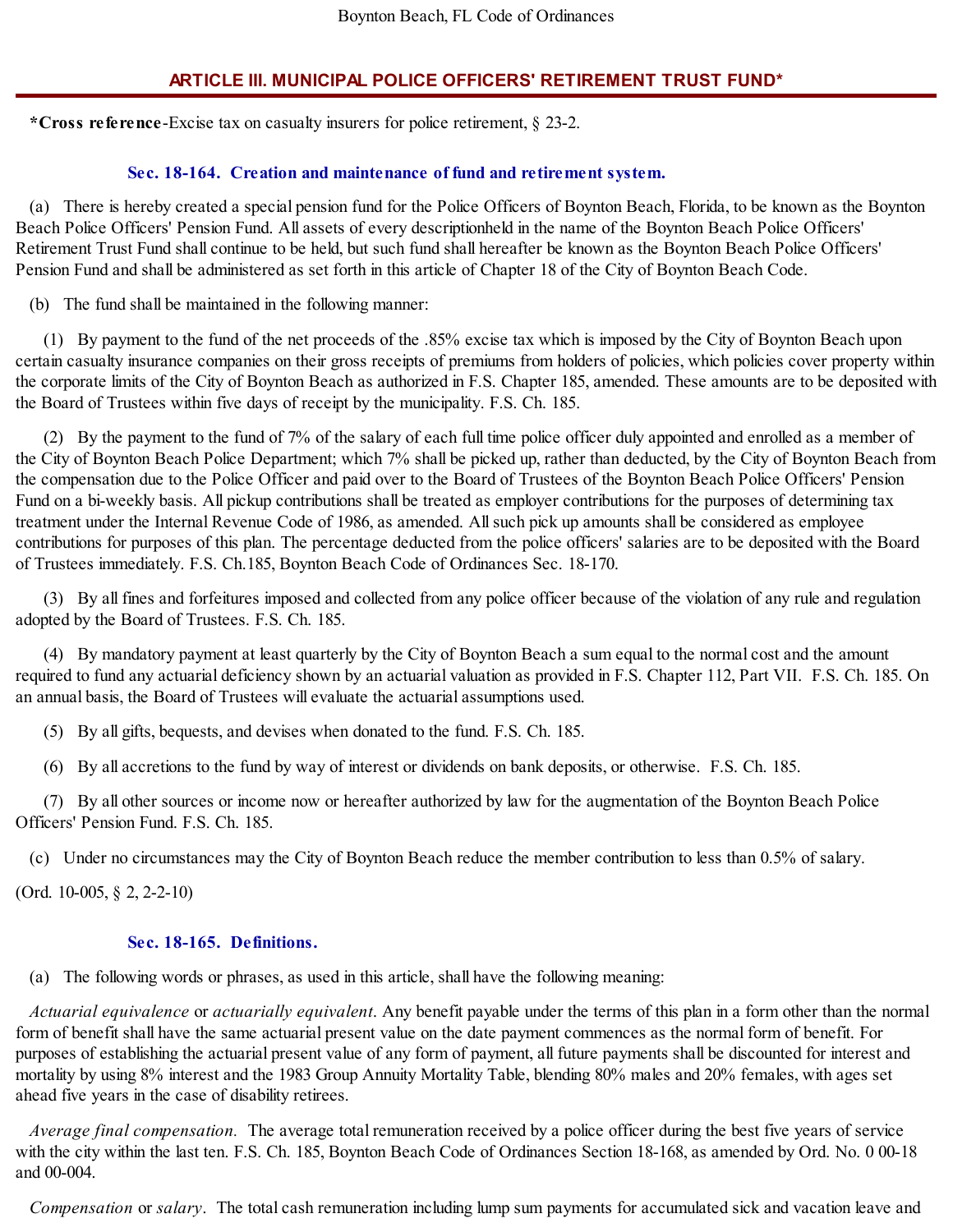"overtime" paid by the primary employer to a police officer for services rendered, but not including any payments for extra duty or a special detail work performed on behalf of a second party employer paid directly to the police officer by the second party employer and amounts paid to a police officer after December 31, 2008 as differential wages during any period of active duty military service lasting more than 30 days. This definition also excludes severance pay and other similar payments which are not for services rendered. The member's compensation or salary contributed as employee-elective salary reductions or deferrals to any salary reduction, deferred compensation, or tax-sheltered annuity program authorized under the Internal Revenue Code shall be deemed to be the compensation or salary the member would receive if he or she were not participating in such program and shall be treated as compensation for retirement purposes under this article. For any person who first becomes a member in any Plan year beginning on or after January 1, 1996, compensation for any Plan year shall not include any amounts in excess of section  $401(a)(17)$  of the Internal Revenue Code limitation (as amended by the Omnibus Budget Reconciliation Act of 1993), which limitation of \$150,000 shall be adjusted as required by federal law for qualified government plans and shall be further adjusted for changes in the cost of living in the manner provided by section 401(a)(17)(B) of the Internal Revenue Code. For any person who first became a member prior to the first plan year beginning on or after January 1, 1996, the limitation on compensation shall be not less than the maximum compensation amount that was allowed to be taken into account under the plan as in effect on July 1, 1993, which limitation shall be adjusted for changes in the cost of living since 1989 in the manner provided by section 401(a)(17) of the Internal Revenue Code. F.S. Ch. 185.

*Creditable service* or *credited service.* The aggregate number of years of service and fractional parts of years of service of any police officer, omitting intervening years and fractional parts of years when such police officer may not have been employed by the municipality subject to the following conditions:

(1) No police officer will receive credit for years or fractional parts of years of service if he or she has withdrawn his or her contributions to the fund for those years or fractional parts of years of service, unless the police officer repays into the Fund the amount he or she has withdrawn, plus interest as determined by the board in accordance with Section 18-172.

(2) A police officer may voluntarily leave his or her contributions in the fund for a period of five years after leaving the employ of the police department, pending the possibility of his or her being rehired by the same department, without losing credit for the time he or she has participated actively as a police officer. If he or she is not reemployed as a police officer with the same department within five years, his or her contributions shall be returned to him or her without interest.

(3) In determining the creditable service of any police officer, credit for up to five years of the time spent in the military service of the Armed Forces of the United States shall be added to the years of actual service, if:

a. The police officer is in the active employ of the municipality prior to such service and leaves a position, other than a temporary position, for the purpose of voluntary or involuntary service in the Armed Forces of the United States.

b. The police officer is entitled to reemployment under the provisions of the Uniformed Services Employment and Reemployment Rights Act.

c. The police officer returns to his or her employment as a police officer of the municipality within one year from the date of his or her release from such active service except that effective January 1, 2007, police officers who die or become disabled while serving on active duty military service shall be entitled to the rights of this section even though such member was not re-employed by the city as a policy officer. Members who die or become disabled while on active duty military service shall be treated as through reemployed as a police officer the day before the member became disabled or died, and then considered for entitlement for a death or disability benefit. If the member's death or disability arises out of the member's active service in the military, then the member is entitled to a duty death or duty disability benefit. If the death or disability occurs while the member is serving on active duty military service but does not arise out of such service, then the member, if vested, is entitled to a non-duty disability benefit.

(4) Continuous service with the employer shall not be broken in the event of:

a. Absence on an approved leave of absence;

b. Absence from work because of occupational injury or disease incurred in employment for which a police officer is entitled to Workers' Compensation payments;

c. Absence due to service in the Armed Forces of the United States provided the officer shall re-enter employment with the city within one year of discharge.

*Beneficiary.* Any person, including the estate of the member, who is entitled to receive a pension benefit payable from the Boynton Beach Police Officers' Pension Fund upon the death of a member or participant. F.S. Ch. 185.

*Fund* or *Police Officers' Pension Fund.* The Boynton Beach Police Officers' Pension Fund. F.S. Ch. 185.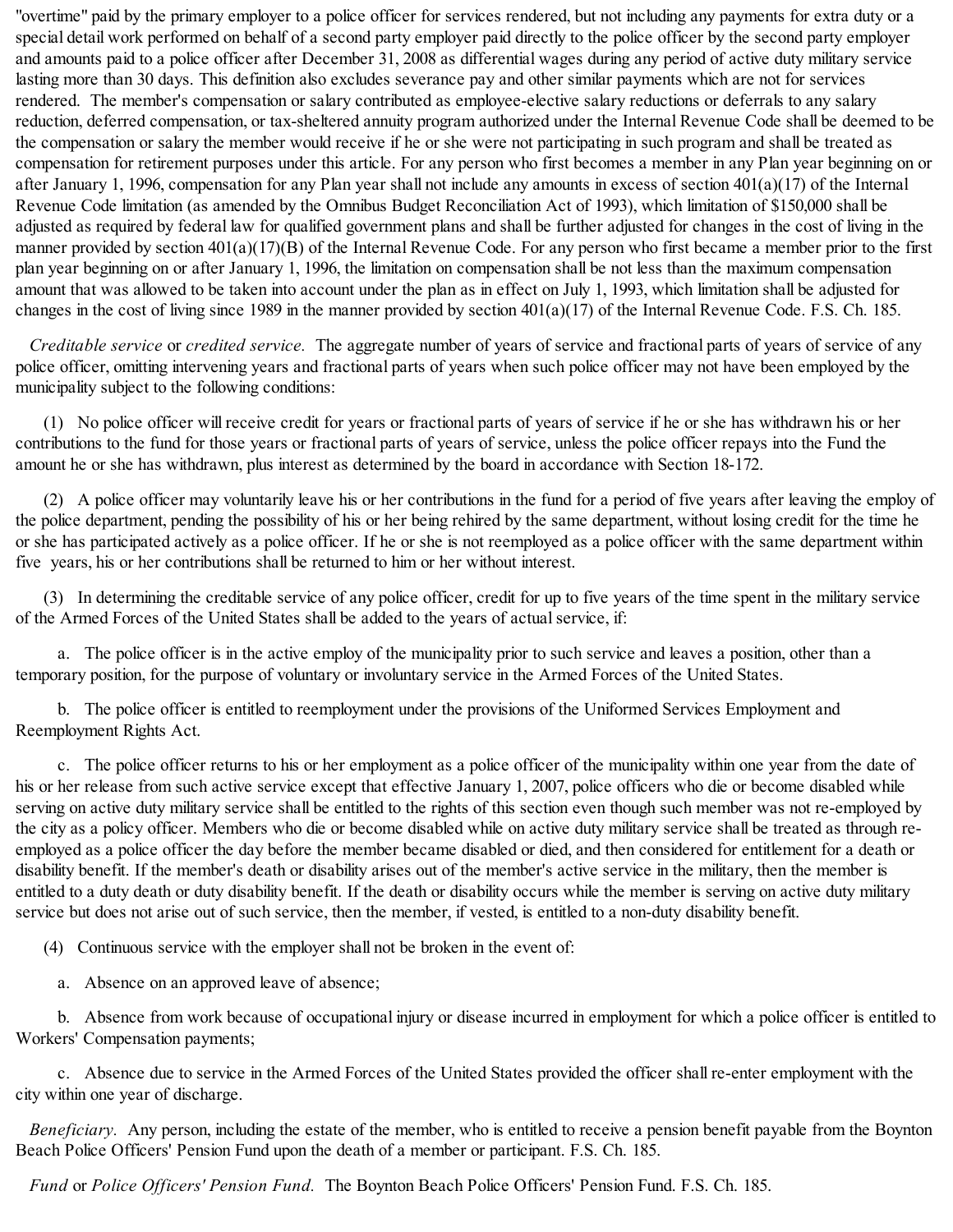*Plan year.* The fiscal year commencing October 1 and ending the following September 30. Boynton Beach Code of Ordinances Section 18-171, Ord. No. 90-23, § 1, 8-7-90.

*Police officer.* Any person who is elected, appointed or employed full time by the City of Boynton Beach, who is certified or required to be certified as a law enforcement officer in compliance with F.S. Section 943.1395, who is vested with authority to bear arms and make arrests, and whose primary responsibility is the prevention and detection of crime or the enforcement of the penal, criminal, traffic or highway laws of the state. This definition includes all certified supervisory and command personnel whose duties include, in whole or in part, the supervision, training, guidance, and management responsibilities of full-time law enforcement officers, part-time law enforcement officers or auxiliary law enforcement officers as the same are defined in F.S. Section 943.10(6) and (8). F.S. Ch. 185.

*Retiree* or *retired police officer.* A police officer who has entered retirement status. For the purposes of the deferred retirement option plan (DROP), a police officer who enters the DROP shall be considered a retiree for all purposes of the plan. F.S. Ch. 185.

*Retirement.* A police officer's separation from city employment with immediate eligibility for receipt of benefits under the plan. For purposes of the DROP, *retirement* means the date a police officer enters the DROP. F.S. Ch. 185.

(b) The masculine gender includes the feminine and words of the singular with respect to persons include plural and vice versa.

(Ord. 10-005, § 2, 2-2-10)

## **Sec. 18-166. Board of Trustees created.**

(a) *Board of Trustees.* There is hereby created a Board of Trustees of the Boynton Beach Police Officers' Pension Fund which shall be solely responsible for administering the pension fund. The Board of Trustees shall be a legal entity, with the power to bring and defend lawsuits of every kind, nature and description, and to the extent required to accomplish the intent, requirements and responsibilities provided for in this article. The Board shall consist of five Trustees as follows:

(1) Two legal residents of the city, who shall be appointed by the City Commission. Effective for terms beginning after the effective date of Ord. No. 10-005, passed 2-2-10, each city Trustee shall have a term of four years but serves at the pleasure of the City Commission. Each city Trustee may succeed himself or herself as a Trustee.

(2) Two police officer participants of the City of Boynton Beach Police Officers Pension Fund, who are elected by a majority of the police officer participants in the fund. Elections shall be held under such rules and regulations as the Board of Trustees shall from time to time adopt. Effective for terms beginning after the effective date of Ord. No. 10-005, passed 2-2-10, each police officer Trustee shallserve as a Trustee for a period of four years, unless he or she sooner ceases to be a police officer in the employ of the Boynton Beach Police Department, whereupon their successor shall be elected by a majority of the participants of the Boynton Beach Police Officers' Pension Fund. Each police officer Trustee may succeed himself or herself as a Trustee.

(3) A fifth Trustee shall be chosen by the majority of the other four Trustees. This fifth Trustee's name shall be submitted to the City Commission, which shall, as a ministerial duty, appoint such person to the Board as a fifth Trustee. Effective for terms beginning after the effective date of Ord. No. 10-005, passed 2-2-10, the fifth Trustee shall serve as a Trustee for a period of four years, and may succeed himself or herself as a Trustee.

(b) *Board vacancies; procedures to fill same.* In the event a Trustee provided for in Section 18-166(a)(2) ceases to be a police officer in the employ of the City of Boynton Beach Police Department, he or she shall be considered to have resigned from the Board of Trustees. In the event such a Trustee shall resign, be removed, or become ineligible to serve as Trustee, the Board shall, by motion, declare that office of Trustee vacated as of the date of adoption of such motion. If such a vacancy occurs in the office of Trustee within 90 days of the next succeeding election for Trustee, the vacancy shall be filled at the next regular election for the unexpired portion of the term; otherwise, the vacancy shall be filled for the unexpired portion of the term at a special election called by the Board. In the event a Trustee provided for in Section 18-166(a)(1) and (3) shall resign, be removed or become ineligible to serve as Trustee, the Board shall, by motion, declare that office of Trustee vacated as of the date of adoption of the motion. The successor for the unexpired portion of the term shall be chosen in the same manner as an original appointment.

(c) *Board meetings: quorum: procedures.* The Board of Trustees shall hold meetings regularly, at least once each quarter and shall designate the time and place thereof. At any meeting of the Board, three Trustees shall constitute a quorum. Each Trustee shall be entitled to one vote on each question before the Board and at least three concurring votes shall be required for a decision by the Board at any of its meetings. The Board shall adopt its own rules and procedures and shall keep a record of its proceedings. All meetings of the Board shall be open to the public. No Trustee shall take part in any action in connection with their own participation in the fund, and no unfair discrimination shall be shown to any individual police officer participating in the fund.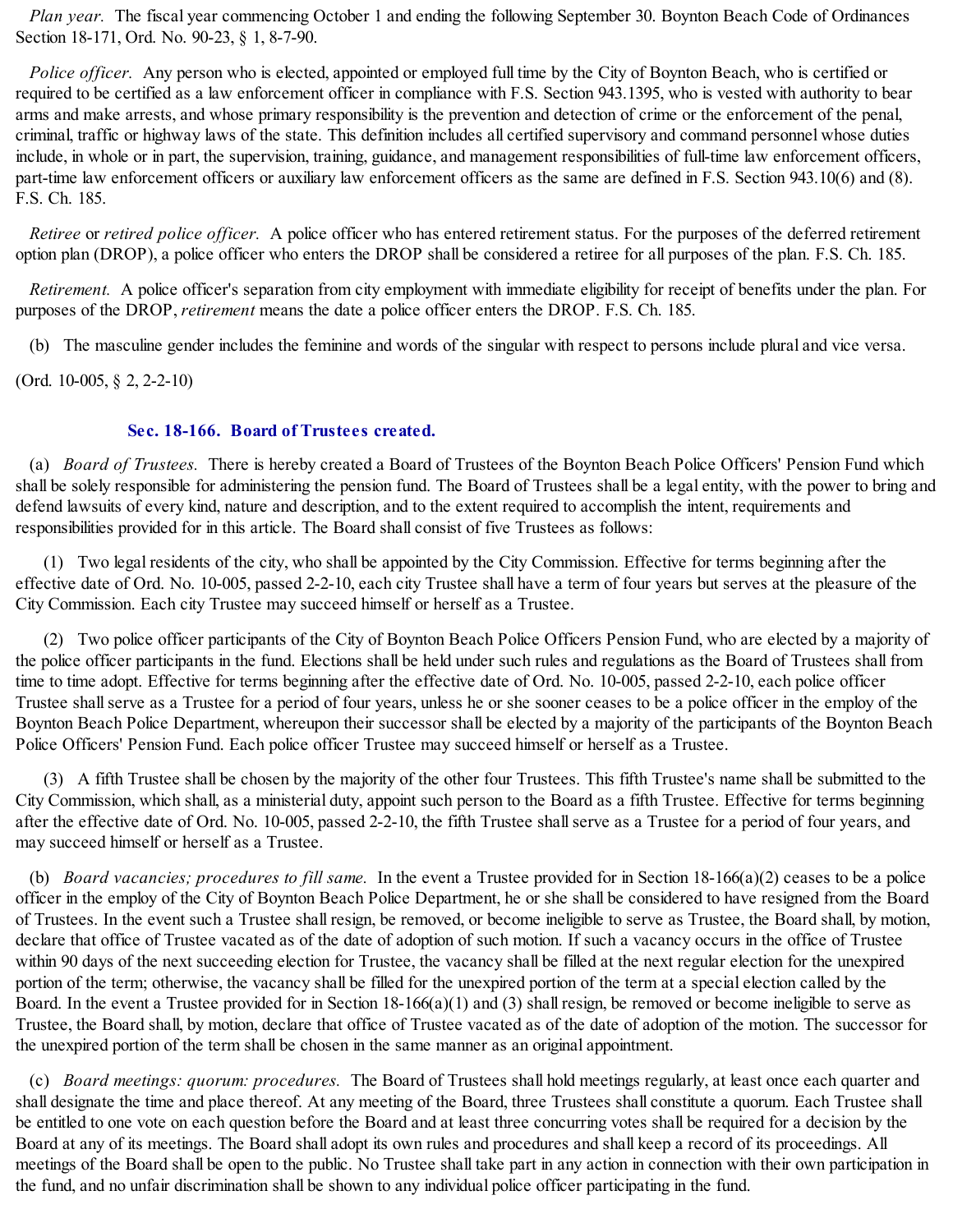(1) *Board chairman and secretary*.

a. The Board of Trustees shall, by majority vote, elect from its members a chairman and a secretary.

b. The secretary of the Board shall keep:

1. A complete minute book of the actions, proceedings or hearings of the Board;

2. A record of all persons receiving retirement payments under the plan which includes the time when the pension is allowed and when the pension shall cease to be paid; and

3. A list of all police officers employed by the municipality which includes the name, address and dates of hire and termination.

(d) *Compensation*. The Trustees of the Boynton Beach Police Officers' Pension Fund shall not receive any compensation for their services as such, but may receive expenses and per diem when performing official duties in administering the fund.

(Ord. 10-005, § 2, 2-2-10)

## **Sec. 18-167. Powers of the Board of Trustees.**

(a) The Board of Trustees:

(1) May invest and reinvest the assets of the Boynton Beach Police Officers' Pension Fund in annuity and life insurance contracts of life insurance companies in amounts sufficient to provide, in whole or in part, the benefits to which all the participants in the Pension Fund shall be entitled under the provisions of this article, and pay the initial and subsequent premiums thereon from the integral part of the fund. If current state contributions are adequate to fund minimum requirements of F.S. Chapter 185, additionalstate funds may be used to provide benefits that exceed requirements of F.S. Chapter 185.

(2) Shall have the power and authority to invest and reinvest the monies of the fund, and to hold, purchase, sell, assign, transfer and dispose of any securities and investments held in the fund, including the power and authority to employ counseling or investment management services. The aim of the investment policies shall be to preserve the integrity and security of fund principal, to maintain a balanced investment portfolio, to maintain and enhance the value of the fund principal, and to secure the maximum total return on investments that is consonant with safety of principal; provided that such investments and re-investments shall be limited only by the investments permitted by the investment policy guidelines adopted by the Board in accordance with Florida law, notwithstanding the provisions of Section 18-221 of the code. Further, notwithstanding the foregoing, investments in foreign investments are limited in accordance with F.S. Section 185.06(1)(b)4. The Board must discharge these duties with respect to the plan solely in the interest of the participants and beneficiaries and: (i) for the exclusive purpose of providing benefits to participants and their beneficiaries and defraying reasonable expenses of administering the plan; (ii) with the care, skill, prudence and diligence under the circumstances then prevailing, that a prudent person, acting in a like capacity and familiar with such matters, would use in the conduct of an enterprise of a like character and with like aims; and (iii) by diversifying the investments of the plan so as to minimize the risk of large losses, unless under the circumstances it is clearly prudent not to do so.

(3) May issue drafts upon the Boynton Beach Police Officers Pension Fund pursuant to this article and rules and regulations prescribed by the Board of Trustees. Allsuch drafts shall be consecutively numbered and shall be signed by the chairman and secretary of the Board or their designee and shall state upon their faces the purpose for which the drafts are drawn. The City Treasurer shall retain such drafts when paid, as permanent vouchers for disbursements made, and no money shall be otherwise drawn from the fund.

(4) May convert into cash any securities of the Fund as it may deem advisable, having regard for the cash requirements of the fund.

(5) Shall keep a complete record of all receipts and disbursements, and of its acts and proceedings.

(6) May cause any investment in securities held by it to be registered in or transferred into its name as Trustee, or into the name of such nominee as it may direct, but the books and records shall at all times show that all investments are part of the fund.

(b) The sole and exclusive administration of, and the responsibilities for, the proper operation of the retirement fund and for making effective the provisions of this chapter are vested in the Board of Trustees.

(c) The Board of Trustees shall retain a professionally qualified independent consultant who shall evaluate the performance of any existing professional money manager and shall make recommendations to the Board of Trustees regarding the selection of money managers, if necessary. The term "professionally qualified independent consultant" shall have the meaning as set forth in F.S. Section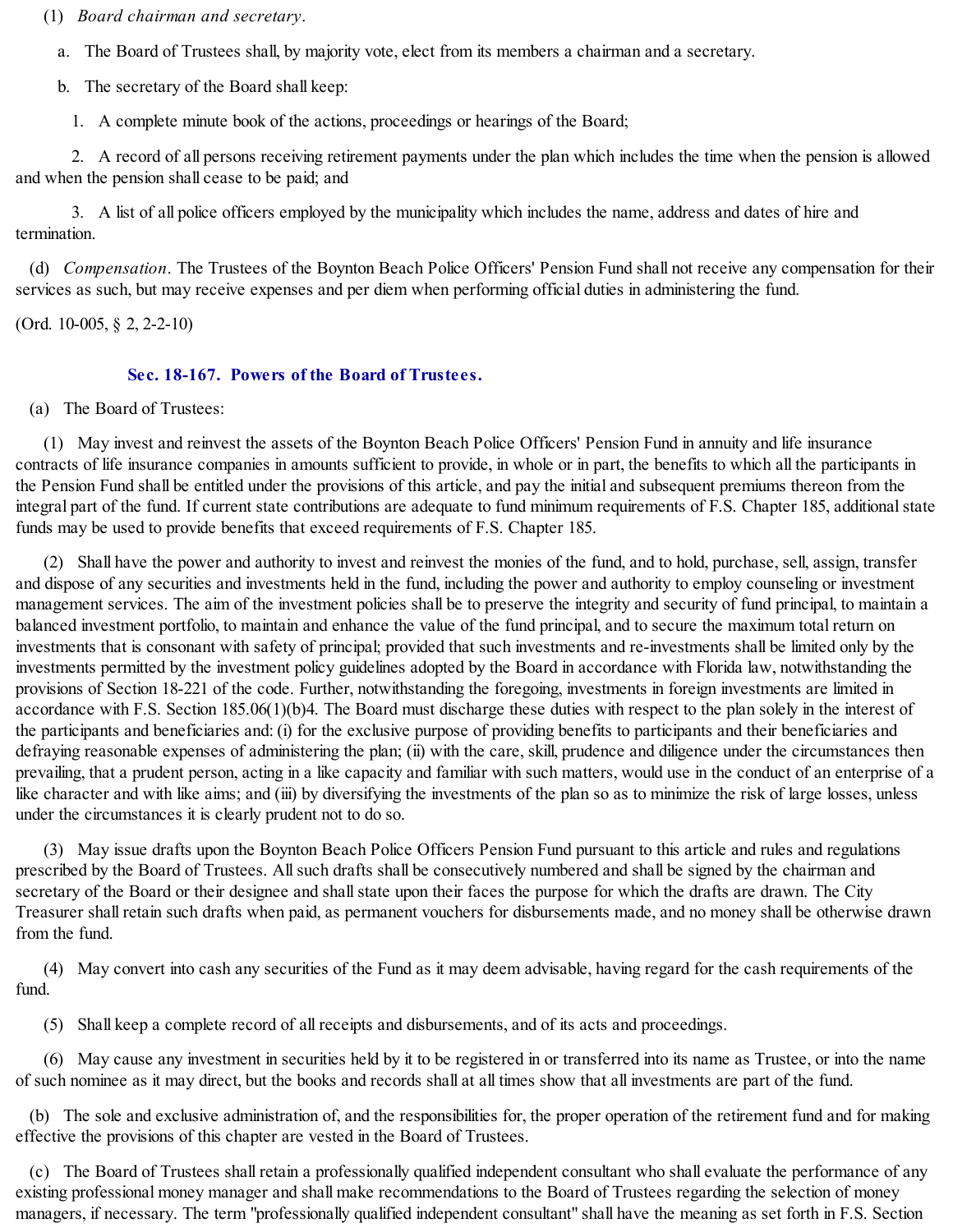185.06(5)(b).

(d) The Board of Trustees may employ such independent professional, technical or other advisers as may be needed to fulfill the Board's responsibilities under this Pension Plan. These professionals include but are not limited to: legal counsel, actuary and certified public accountants. If the Board chooses to use the city's legal counsel, actuary or other professional, technical or other advisers, it must do so only under terms and conditions acceptable to the Board.

(e) Notwithstanding anything else in this subsection and as provided in F.S. Section 215.473, the Board of Trustees must identify and publicly report any direct or indirect holdings it may have in any scrutinized company, as defined in that section. Beginning January 1, 2010, the Board must proceed to sell, redeem, divest, or withdraw all publicly traded securities it may have directly in that company. The divestiture of any such security must be completed by September 10, 2010. The Board and its named officers of investment advisors may not be deemed to have breached their fiduciary duty in any action taken to dispose of any such security, and the Board shall have satisfactorily discharged the fiduciary duties of loyalty, prudence, and sole and exclusive benefit to the participants of the pension fund and their beneficiaries if the actions it takes are consistent with the duties imposed by F.S. Section 215.473, as provided for in F.S. Section 185.06(7) and the manner of disposition, if any, is reasonable as to the means chosen. For purposes of determining which companies are scrutinized companies, the Board may utilize the list of scrutinized companies as developed by the Florida State Board of Administration. No person may bring any civil, criminal, or administrative action against the Board of Trustees or any employee, officer, director, or advisor of such pension fund based upon the divestiture of any security pursuant to this subsection.

(Ord. 10-005, § 2, 2-2-10)

## **Sec. 18-168. Membership.**

All police officers who are participants in the fund as of the effective date of this article shall be members of this retirement system. Each police officer shall be included in this plan on the date of hire.

(Ord. No. 10-005, § 2, 2-2-10)

## **Sec. 18-169. Requirements for retirement- benefit amounts.**

#### (a) *Normal retirement.*

(1) *Normal retirement date.* The normal retirement date of each police officer will be the first day of the month coinciding with, or next following, the date on which he or she has attained and completed 20 years of service, or the first day of the month coinciding with, or next following, the date on which the police officer has attained age 55 and completed ten years of service or age 50 and completed 15 years of service.

(2) *Normal retirement benefit.* The normal retirement benefit payable to a police officer who retires on or after the normal retirement date shall be an amount equal to the number of years of his or her credited service multiplied by 3.5% of his or her average final compensation. Effective [insert effective date], for all police officers hired on or after October 1, 2015, the 3.5% multiplier provided for in the paragraph shall be 3.0%.

(3) *Form of benefit.* A retired police officer's retirement benefit normally shall be payable in the form of a monthly life annuity with 120 monthly payments guaranteed. This form of annuity provides for a retirement benefit payable monthly to the retired employee during their lifetimes with a guarantee that not less than 120 monthly retirement benefits shall be paid, even if the retired employee dies prior to the receipt of 120 payments.

## (b) *Early retirement.*

(1) *Early retirement date*. An employee who has attained age 50 and completed at least ten years of credited service may elect to terminate employment and retire on an early retirement datewhich may be the first day of any month after ten years of service and attainment of age 50.

(2) *Early retirement benefit.* The monthly amount of early retirement benefits payable to a police officer who retires on the early retirement date shall be determined in accordance with Section 18-169(a) based on credited service to the early retirement date subject to an actuarial reduction of 1.5% per year of service to take into account the police officer's younger age and the earlier commencement of retirement benefits. The early retirement benefit shall be paid in accordance with Section 18-169(a).

- (c) *Disability retirement.*
	- (1) *Service incurred.*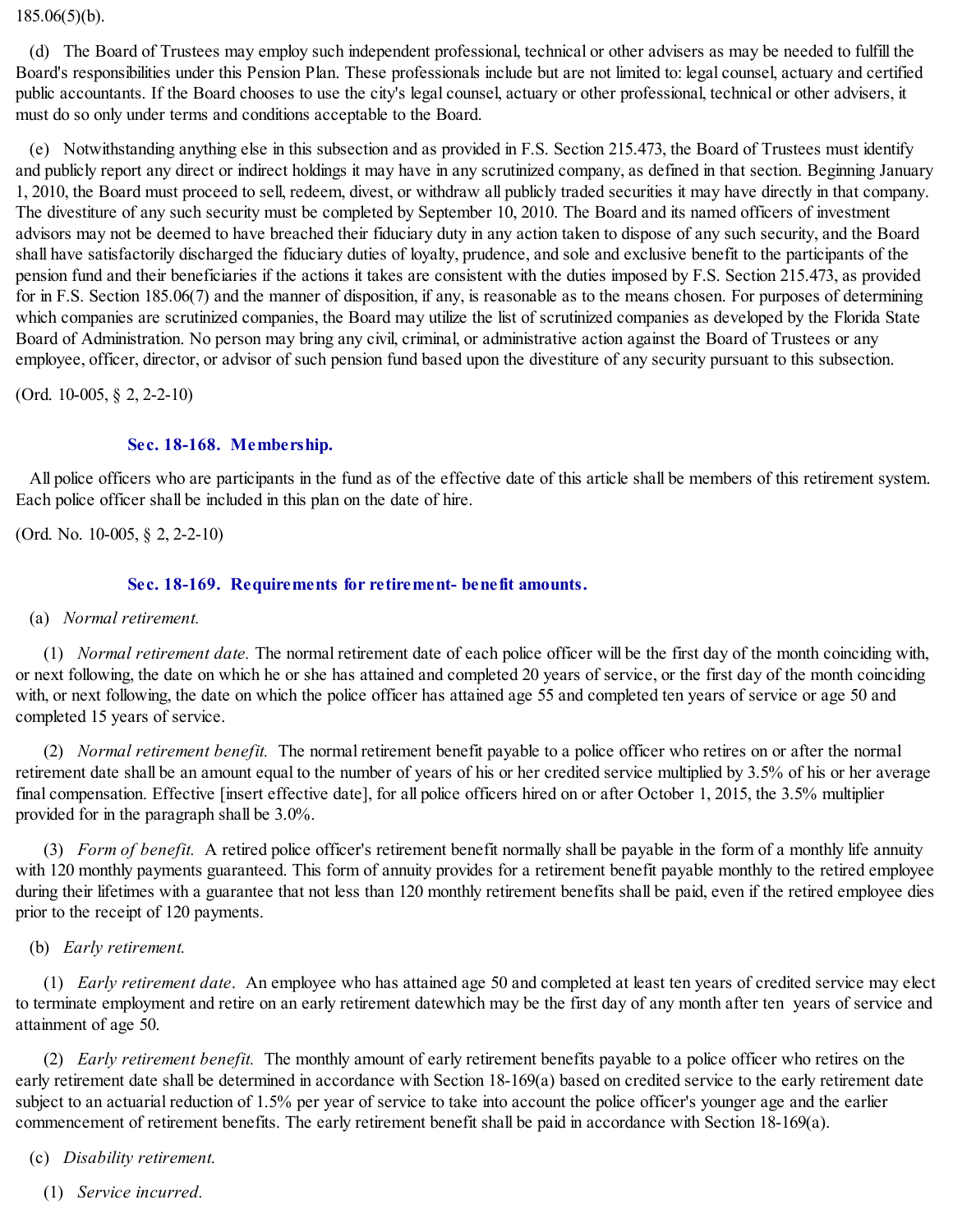a. Any member who receives a medically substantiated service connected injury, disease or disability which injury, disease or disability totally and permanently disabled him or her to the extent that in the opinion of the Board of Trustees, he or she is wholly prevented from rendering useful and efficient service as a police officer shall receive a monthly benefit equal to 66 2/3% of his or her basic rate of earnings in effect on the date of disability.

1. Such benefit shall be payable on the first day of each month, commencing on the first day of the month following the latter to occur of the date on which the disability has existed for three months and the date the Board of Trustees approved the payment of such retirement income. A disability retiree may select from the optional forms of benefits available to service retirees in accordance with Section 18-170.

2. In the event of recovery prior to the otherwise normal retirement date, credit for service during the period of disability shall be granted for purposes of subsequent retirement benefits. Subsequent retirement benefits will be actuarially reduced to account for the benefits that were paid during the period of disability.

3. The amount of the disability benefit payment from the fund shall be reduced by any amounts paid from worker's compensation and the federal social security system. The reduction for social security benefits shall be in the amount of the primary insurance amount (PIA) only, and future increases, if any, in the disabled member's socialsecurity disability benefits shall not serve to reduce any further the disability benefit from the fund. The reduction for social security shall terminate upon the attainment of age 65. The pension benefit may only be reduced to the extent that the total of the benefits from this fund, workers' compensation and social security benefits exceed 100% of the disabled member's basic rate of earnings on the date of disability. However, in all cases the benefit will be at least 42% of average final compensation.

b. Terminated persons, either vested or non- vested, are not eligible for disability benefits, except that those terminated by the city for medical reasons may apply for a disability within 30 days after termination.

c. Any condition or impairment of health of a member caused by tuberculosis; hypertension, heart disease, hardening of the arteries, hepatitis, or meningococcal meningitis resulting in total or partial disability or death, shall be presumed to be accidental and suffered in the line of duty unless the contrary be shown by competent evidence. Any condition or impairment of health caused directly or proximately by exposure, which exposure occurred in the active performance of duty at some definite time or place without willful negligence on the part of the member, resulting in total or partial disability, shall be presumed to be accidental and suffered in the line of duty, provided that such member shall have successfully passed a physical examination upon entering such service, which physical examination including electrocardiogram failed to reveal any evidence of such condition.

In order to be entitled to presumption in the case of hepatitis, meningococcal meningitis, or tuberculosis, the member must meet the requirements of F.S. Section 112.181. The final decision whether a member meets the requirements for duty disability pension rests with the board and shall be based on substantial competent evidence on the record as a whole.

(2) *Nonservice incurred.* Effective October 1, 2000, any member with ten years of continuous service who receives a nonservice incurred injury, illness, disease or disability, and which illness, injury, disease or disability totally and permanently disables him or her to the extent that, in the opinion of the Board of Trustees, he or she is wholly prevented from rendering useful and efficient service as a police officer, shall receive from the fund in equal monthly installments an amount equal to 3.5% of his or her average final compensation for each year of continuous service until death or recovery from disability whichever shall first occur, provided, however, the maximum benefit to which a member may become entitled under this paragraph shall not exceed 60% of his or her average final compensation during said period, but in all cases the benefit will be at least 25% of average final compensation during said period. Such benefit shall be payable on the first day of each month, commencing on the first day of the month following the latter to occur of the date on which the disability has existed for three months and the date the Board of Trustees approved the payment of such retirement income. Effective [insert effective date], for all police officers hired on or after October 1, 2015, the 3.5% multiplier provided for in this paragraph shall be 3.0%. Terminated persons, either vested or non-vested, are not eligible for disability benefits, except that those terminated by the city for medical reasons may apply for a disability within 30 days after termination.

(3) *Medical Board.* Whenever it becomes necessary for the Board to avail itself of the services of physicians in the case of an application for disability retirement, the Board shall designate a Medical Board to be composed of competent medical authorities and/or specialists, as needed. The Medical Board shall arrange for and pass upon the medical examinations required under the provisions of this section, shall investigate all essential statements or certificates made by or on behalf of a member in connection with an application for disability retirement and shall report in writing to the Board its conclusions and recommendations upon all matters referred to it. The payment for such services shall be determined by the Board.

(4) *Return to active duty from disability retirement.* In the event a member who has been retired on a pension on account of permanent and total incapacity regains his or her health and is found by the Medical Board designated by the Board to be in such physical and mental condition as to meet the requirements of the personnel department for service as a police officer of the city, the Board shall order his or her pension discontinued, and he or she shall be ordered to resume active duty in the city at the same rate of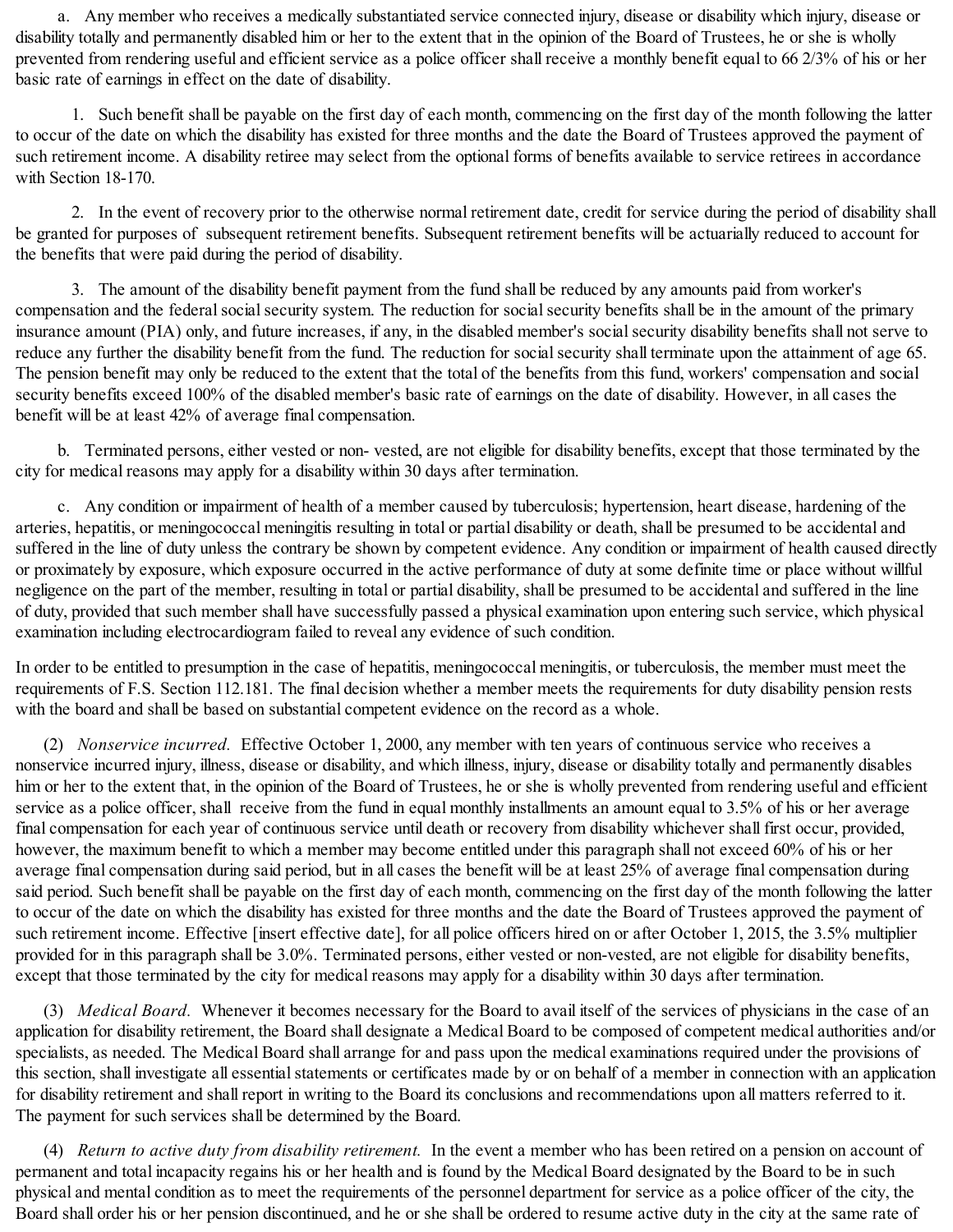compensation currently in effect for his or her pay grade. The Board shall review periodically, in its discretion, the condition of any member receiving a pension for disability and if there is substantial evidence that the retired member is capable of performing service acceptable to the city as a police officer, he or she shall be ordered to resume active duty and his or her pension shall be discontinued.

(5) *Disability exclusions.* No member shall be granted a disability pension upon a showing to the satisfaction of the Board:

a. That the disability resulted from an intentionally self-inflicted wound, injury or ailment, or

b. That the disability resulted from excessive and habitual use of narcotics, drugs, or intoxicants (alcoholic beverages);

c. That the disability resulted from an injury or disease sustained by the police officer while willfully and illegally participating in fights, riots, civil insurrections or while committing a crime;

d. That the disability resulted from an injury or disease sustained by the police officer while serving in any armed forces. This exclusion does not affect members who have become disabled as a result of intervening military service under the federal Heroes Earnings Assistance and Relief Tax Act of 2008 (H.R. 6081; P.L. 100-245);

e. That the disability resulted from an injury or disease sustained by the police officer after employment has been terminated; or

f. That, in the case of a duty disability only, the disability resulted from an injury or disease sustained by the police officer while working for anyone other than the city and arising out of such other employment.

(6) *Further disability provisions.* Each member applying for a service incurred disability benefit from this fund shall be required to apply for disability benefits under socialsecurity, and, if applicable, workers' compensation. Furthermore, each person granted a service incurred disability shall be required to submit to the Board, no later than March 1 of each year, a statement showing the monthly amount of socialsecurity (PIA only) and workers' compensation benefits received by him or her as of March 1. Willful refusal by such persons to comply with these regulations shall be grounds for the termination of or nonapproval of disability benefits from this system. However, the Board shall exercise its discretion in each case.

## (d) *Death benefit.*

(1) If any member shall die prior to retirement or other termination of employment with the city and that death is found by the Board of Trustees to have occurred in the line of duty regardless of the years of service, a death benefit shall be payable to the deceased member's spouse. The benefit shall equal 3.5% of average final compensation for each year of continuous service; provided, however, the benefit will be at least 30% of average final compensation. It shall be payable in equal monthly installments commencing the first day of the month following the date of death and ceasing upon the death of the spouse. If there is no spouse, the benefit, if any, will be paid to the deceased participant's estate. Effective [insert effective date], for all police officers hired on or after October 1, 2015, the 3.5% multiplier provided for in this paragraph shall be 3.0%.

(2) If any member with at least ten years of continuous service shall die prior to retirement or other termination of employment with the city, a death benefit shall be payable to the deceased member's spouse. The benefit shall equal 3.5% of average final compensation for each year of continuous service. It shall be payable in equal monthly installments commencing the first day of the month following the date of death and ceasing upon the death or remarriage of the spouse. If there is no spouse, the benefit, if any, will be paid to the deceased participant's estate. Effective [insert effective date], for all police officers hired on or after October 1, 2015, the 3.5% multiplier provided for in this paragraph shall be 3.0%.

(3) If a member dies before being eligible to retire, the heirs, legatees, beneficiaries or personal representatives of such deceased member shall be entitled to a refund of 100% of the contributions made by the member to the fund, without interest.

## (e) *Separation from service.*

(1) Effective for terminations on and after October 1, 2002, if a member leaves the service of the city before accumulating aggregate time of five years toward retirement and before being eligible to retire, such member shall be entitled to a refund of all of his or her contributions made to the fund, without interest.

(2) If any member who had been in the service of the city for at least ten years elects to leave his or her accrued contributions in the fund, such police officer upon attaining age 50 years or more (without reaching what would have been 20 years of service had he or she not terminated his or her employment) may receive an early retirement benefit at the actuarial equivalent of the amount of such retirement income otherwise payable to him or her at early retirement or upon attaining what would have been normal retirement had he or she not terminated his employment, such police officer may receive his or her accrued normal retirement benefit.

(3) Effective for terminations after October 1, 2002, if any member who had been in the service of the city for at least five years elects to leave his or her accrued contributions in the fund, the police officer upon attaining age 55 with ten or more years of service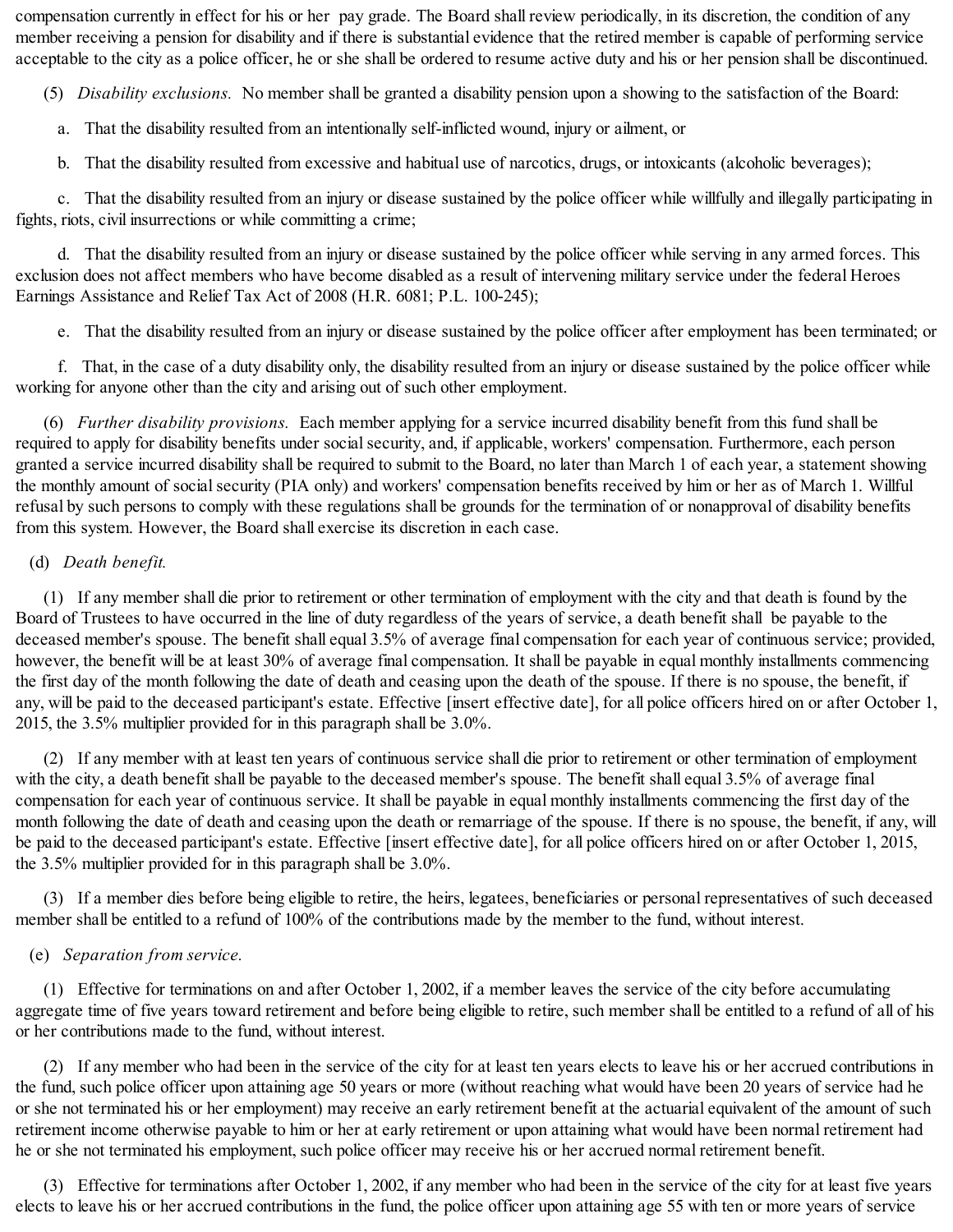(had he or she not terminated employment) or reaching what would have been 20 years of service (had he or she not terminated his or her employment), may receive the accrued normal retirement benefit. The member may receive the benefits payable in the normal form or any option available under Section 18-170.

## (f) *Monthly supplemental benefits.*

(1) Effective October 1, 2006, any eligible retiree, including DROP participants, or beneficiary receiving pension benefits is entitled to a monthly supplemental pension benefit. The benefit pool will be funded by 100% of the annual earnings and 10% of the principal created by the contributions set forth in subparagraph b. below.

a. Such benefit will be funded by a 1% contribution from the members and a 1% contribution from the 185 monies. The member and the 185 contributions shall be effective October 1, 2001. Employees will contribute to this benefit through 20 years of service.

b. The distribution provided for in this paragraph shall be divided among eligible retirees on a pro-rata basis in shares. The shares shall be determined based upon the sum of an eligible retiree's years and partial years of credited service (maximum credit is 20 years) plus the eligible retiree's years and partial retirement years as of September 30 of the current year (maximum credit of 20 years). The share value shall be determined by totaling all of the shares of eligible retirees divided into the current years' total distribution amount. An individual eligible retiree's distribution shall be equal to the number of the eligible retiree's shares multiplied by the share value.

c. This benefit shall be payable annually in a lump sum as of October 1, of each year, beginning December 1, 2006. The benefit shall be payable to the eligible retiree, including DROP participants, or any beneficiary eligible to receive benefits as a result of the death of a retiree. The benefit shall cease upon the death of the eligible retiree or beneficiary, whichever is the last surviving pension recipient.

(2) Beginning October 1, 2003, 100% of the money received pursuant to F.S. Chapter 185 ("185 money") each calendar year in excess of the base amount of \$465,087, plus 1% of payroll annually to fund the benefit as provided in paragraph (1), plus any 185 money held in reserve, shall be distributed to all current eligible retirees, including DROP participants, or beneficiaries receiving benefits. These supplemental benefit payments will be distributed according to the formula set for in subparagraph a. This distribution is in addition to the benefit provided for in paragraph (1) which shall begin October 1, 2006.

a. The distribution provided for in this subparagraph shall be divided among eligible retirees on a pro-rata basis in shares. The shares shall be determined based upon the sum of an eligible retiree's years and partial years of credited service (maximum credit is 20 years) plus the eligible retiree's years and partial retirement years as of September 30 of the current year (maximum credit of 20 years). The share value shall be determined by totaling all of the shares of eligible retirees divided into the current years' total distribution amount. An individual eligible retiree's distribution shall be equal to the number of the eligible retiree's shares multiplied by the share value.

b. Allocations for surviving spouses and surviving dependent children shall be based upon the formula in this subparagraph, adjusted by the percentage of the optional form of benefit selected.

c. This benefit shall be payable annually in a lump sum as of June 1 of each year, beginning June 1, 2004. The benefit shall be payable to the eligible retiree, including DROP participants, or any beneficiary eligible to receive benefits as a result of the death of a retiree. The benefit shall cease upon the death of the eligible retiree or beneficiary, whichever is the last surviving pension recipient.

#### (3) *Definitions*.

a. For purposes of this section only, "credited service" means the number of years and partial years of service originally used by the pension plan to determine pension benefits. For eligible retirees who retired on a duty disability retirement, 20 years of service is credited for this part of the monthly supplemental benefit calculation at the time that the disability benefit begins. Non-duty disability retirees shall be credited with actual years of credited service.

b. For purposes of this section only, "retirement years" means the number of years and partial years that a retiree has received a pension benefit to include the number of years and partial years as a DROP participant. For eligible retirees who retired on a duty disability retirement, no retirement years will be accumulated for this part of the monthly supplemental benefit calculation until after the member would have attained 20 years of credited service, had he not retired on a duty disability retirement. Non-duty disability retirees shall be credited with actual years in receipt of a pension benefit.

c. For purposes of this section only, "eligible retirees" means current retirees who were retired as of September 30 of each year, including DROP participants, or beneficiaries receiving benefits.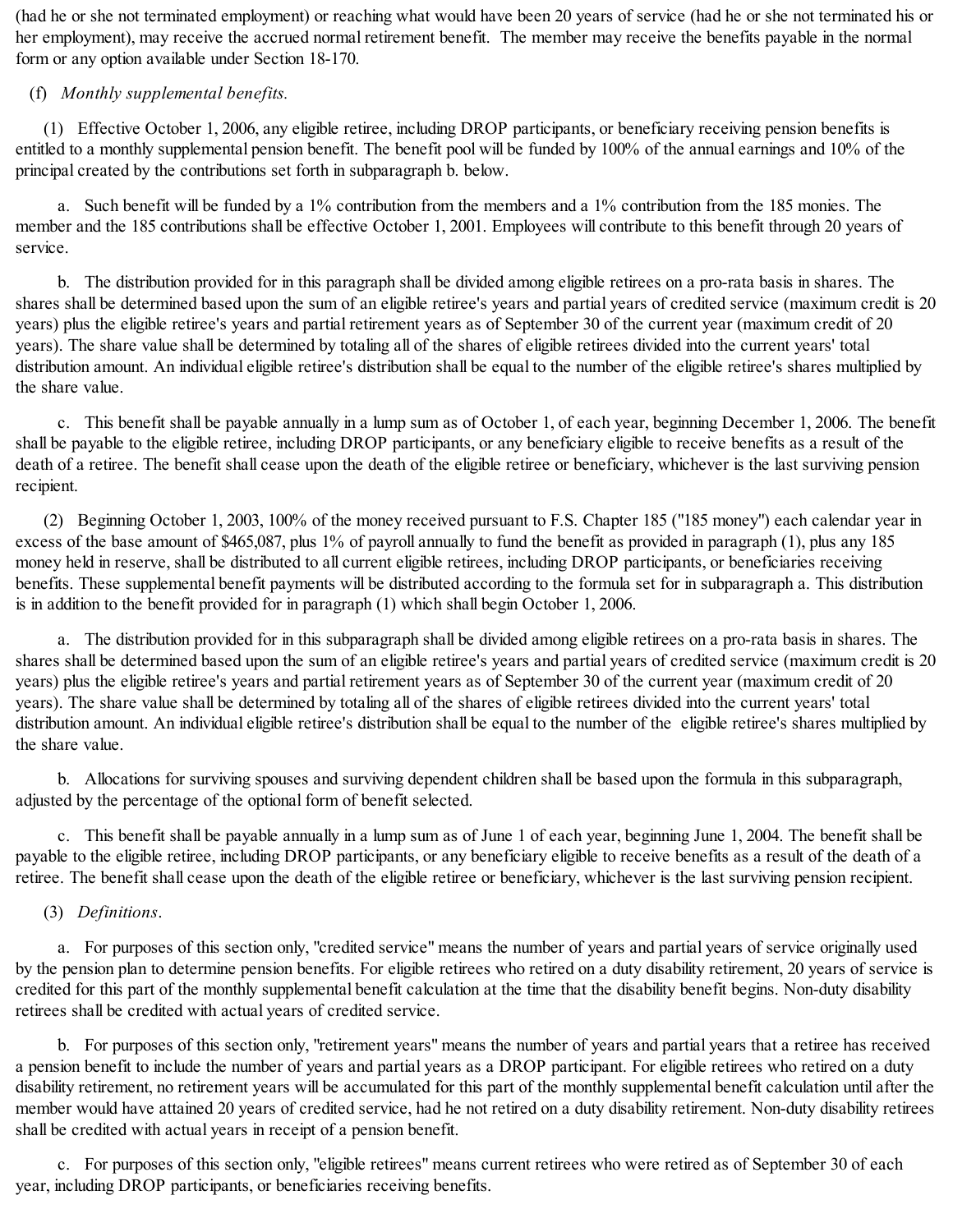#### **Sec. 18-170. Optional forms of benefits.**

(a) Each member entitled to a normal, early or disability retirement benefit shall have the right at any time prior to the date on which the benefit begins to elect to have the benefit payable under any of the options hereinafter set forth in lieu of the amount and form of benefits provided above, and to revoke any such elections and make a new election at any time prior to the actual commencement of payment.

(b) The value of optional benefits shall be the actuarial equivalent of the value of benefits otherwise payable. The member shall make an election by written request to the Board, such request being retained in the Board's files. The options available to the members of the fund are as follows:

(1) *Life annuity*. The member may elect to receive a benefit payable for the member's life only.

(2) *Contingent annuitant (joint and survivor option)*. The member may elect to receive a benefit during the joint lifetime of the member and a joint pensioner designated by the police officer, and following the death of either of them, 100%, 75%, 662/3% or 50% of such monthly benefit payable to the survivor for the lifetime of the survivor.

(3) *Survivor annuity*. The member may elect to receive a benefit during the member's lifetime and then following the death of the member, a reduced amount to a beneficiary. At the time of retirement, the member may choose a survivor benefit of 100%, 75%, 662/3% or 50% of the member's monthly benefit. This amount will be payable to the beneficiary of the lifetime of the beneficiary.

(c) The member upon electing any option of this section will designate the joint pensioner or beneficiary (or beneficiaries) to receive the benefit, if any, payable under the plan in the event of the member's death, and will have the power to change such designation from time to time but any such change shall be deemed a new election and will be subject to approval by the Pension Board. Such designation will name a joint pensioner or one or more primary beneficiaries where applicable. If a member has elected an option with a joint pensioner or beneficiary and his or her retirement income benefits have commenced, he or she may thereafter change the designated joint pensioner or beneficiary up to twice in accordance with F.S. Section 185.341 without the approval of the Board of Trustees or the current joint annuitant or beneficiary. The retiree is not required to provide proof of the good health of the joint annuitant or beneficiary being removed, and the joint annuitant or beneficiary being removed need not be living. Any retired member who desires to change his or her joint annuitant or beneficiary shall file with the Board of Trustees a notarized notice of such change. Upon receipt of a completed change of joint annuitant form or such other notice, the Board of Trustees shall adjust the member's monthly benefit by the application of actuarial tables and calculations developed to ensure that the benefit paid is the actuarial equivalent of the present value of the member's current benefit and there is no impact to the Plan. The member shall also be responsible for the cost of the recalculation of the benefit by the actuary. The consent of a member's joint pensioner or beneficiary to any such change shall not be required. Any subsequent requests for changes in beneficiary will require Board of Trustees' approval and the joint pensioner being removed must be alive when the request for changes is made. The Board of Trustees may request such evidence of the good health of the joint pensioner that is being removed as it may require. In the event that no designated beneficiary survives the member, such benefits as are payable in the event of the death of the member subsequent to his or her retirement shall be paid as provided in Section 18-171.

(d) Retirement income payments shall be made under the option elected in accordance with the provisions of this section and shall be subject to the following limitations:

(1) If a member dies prior to his or her normal retirement date or early retirement date, no benefit will be payable under the option to any person, but the benefits, if any, will be determined under Section 18-169(d).

(2) If the designated beneficiary (or beneficiaries) or joint pensioner dies before the member's retirement under the plan, the option elected will be canceled automatically and a retirement income of the normal form and amount will be payable to the member upon his or her retirement as if the election had not been made, unless a new election is made in accordance with the provisions of this section or a new beneficiary is designated by the member prior to his or her retirement.

(3) If both the member and the designated beneficiary (or beneficiaries) die before the full payment has been effected under any option providing for payments for a period certain and life thereafter, the Board of Trustees may, in its discretion, direct that the commuted value of the remaining payments be paid in a lump sum.

(4) If a member continues beyond his or her normal retirement date and dies prior to actual retirement and while an option made pursuant to the provisions of this section is in effect, monthly retirement income payments will be made, or a retirement benefit will be paid, under the option to a beneficiary (or beneficiaries) designated by the member in the amount or amounts computed as if the police officer had retired under the option on the date on which death occurred.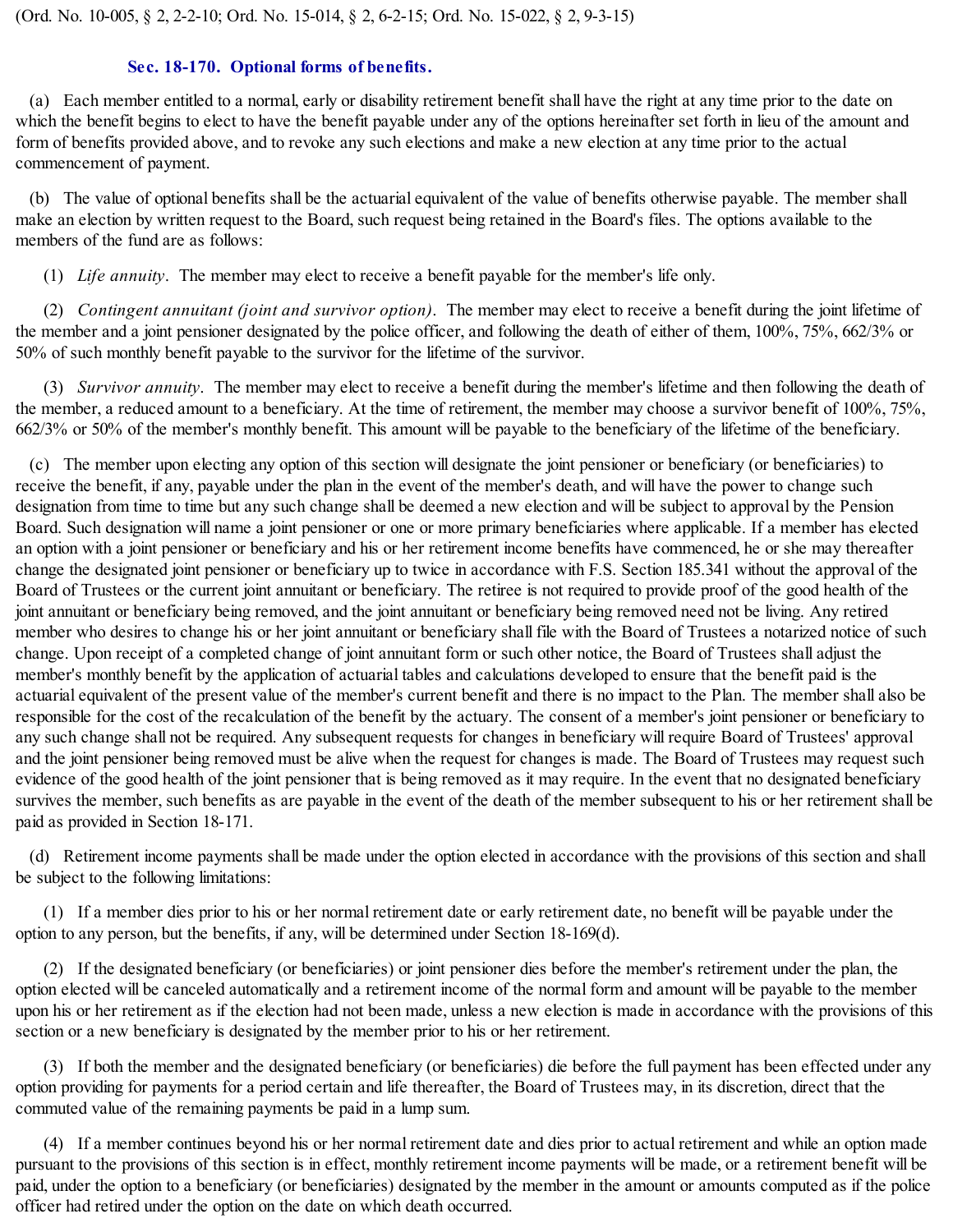(5) A member may not make any change in retirement option after the date of cashing or depositing the first retirement check.

(Ord. No. 10-005, § 2, 2-2-10)

### **Sec. 18-171. Beneficiaries.**

(a) Each member may, on a form provided for that purpose which was signed and filed with the Board of Trustees, designate a beneficiary (or beneficiaries) to receive the benefit, if any, which may be payable in the event of death; and each designation may be revoked by such member by signing and filing with the Board of Trustees a new designation of beneficiary form.

(b) If a deceased member officer failed to name a beneficiary in the manner prescribed above in subsection (a) of this section, or if the beneficiary (or beneficiaries) named by the deceased member predeceases the member, the death benefit, if any, which may be payable under the plan with respect to such deceased police officer may be paid at the discretion of the Board of Trustees to the estate of the deceased member, provided that the Board of Trustees may direct that the commuted value of the remaining monthly income payments be paid in a lump sum. Any payment made to any person pursuant to this section shall operate as a complete discharge of all obligations under the plan with regard to such deceased member and shall not be subject to review by anyone, but shall be final, binding and conclusive on all persons ever interested hereunder.

(Ord. No. 10-005, § 2, 2-2-10)

## **Sec. 18-172. Buy back of service.**

(a) *Re-employment.* When any former police officer of the city is re-employed, he or she will become a member of the plan upon re-employment as a full time permanent police officer. When a former police officer of the city is re-employed and had withdrawn contributions previously made to the plan, he or she may reinstate the previous service provided the plan is paid the total amount previously withdrawn (consisting of accumulated member contributions plus any interest previously paid by the plan on those contributions) in a lump sum within six months of re-employment or, effective November 9, 2010, in installment payments over a period of up to 5 years and the installment payments must begin within 6 months of re-employment. The total amount is brought forward with interest for the total number of months from the date of withdrawal to the date of repayment, calculated to the nearest month. This calculated amount equals the amount to be repaid to the plan in a lump sum. If the member chooses to pay over time, interest will continue to accrue during the period of repayment. The interest to bring forward the total amount will be at the equivalent compound monthly rate derived from the earning rate assumed by the actuary in the most recent actuarial valuation submitted to the Division of Retirement pursuant to F.S. Chapter 112, Part VII. No credit shall be given for any service until all years of service which are to be repurchased, have been repurchased.

(b) *Prior police officer service.* Unless otherwise prohibited by law, the years or fractional parts of years that a police officer previously served as a police officer for any other municipal, county, state or federal police department or service in the military shall be added to the years of credited service provided that:

(1) The police officer contributes to the fund the sum that would have been contributed, based on the police officer's salary and the employee contribution rate in effect at the time that the credited service is requested, had the police officer been a member of this system for the years or fractional parts of years for which the credit is requested plus amount actuarially determined such that the crediting of service does not result in any cost to the fund plus payment of costs for all professionalservices rendered to the Board in connection with the purchase of years of credited service.

(2) Payment by the police officer of the requirement amount may be made within six months of the request for credit and in one lump sum payment, or the police officer can buy back this time over a period equal to the length of time being purchased or five years, whichever is greater, at an interest rate which is equal to the fund's actuarial assumption. A police officer may request to purchase a maximum of five years of service. No credit shall be given for any service until all years of service which are to be repurchased, have been repurchased.

(3) The credit purchased under this section shall count for benefit computation purposes, but not for vesting.

(4) In no event, however, may credited service be purchased pursuant to this section for prior service with any other municipal, county or state police department, if such prior service forms or will form the basis of a retirement benefit or pension from another retirement system or plan. This subparagraph does not apply to military service.

(Ord. No. 10-005, § 2, 2-2-10; Ord. No. 11-011, § 2, 3-15-11)

#### **Sec. 18-173. Rollovers.**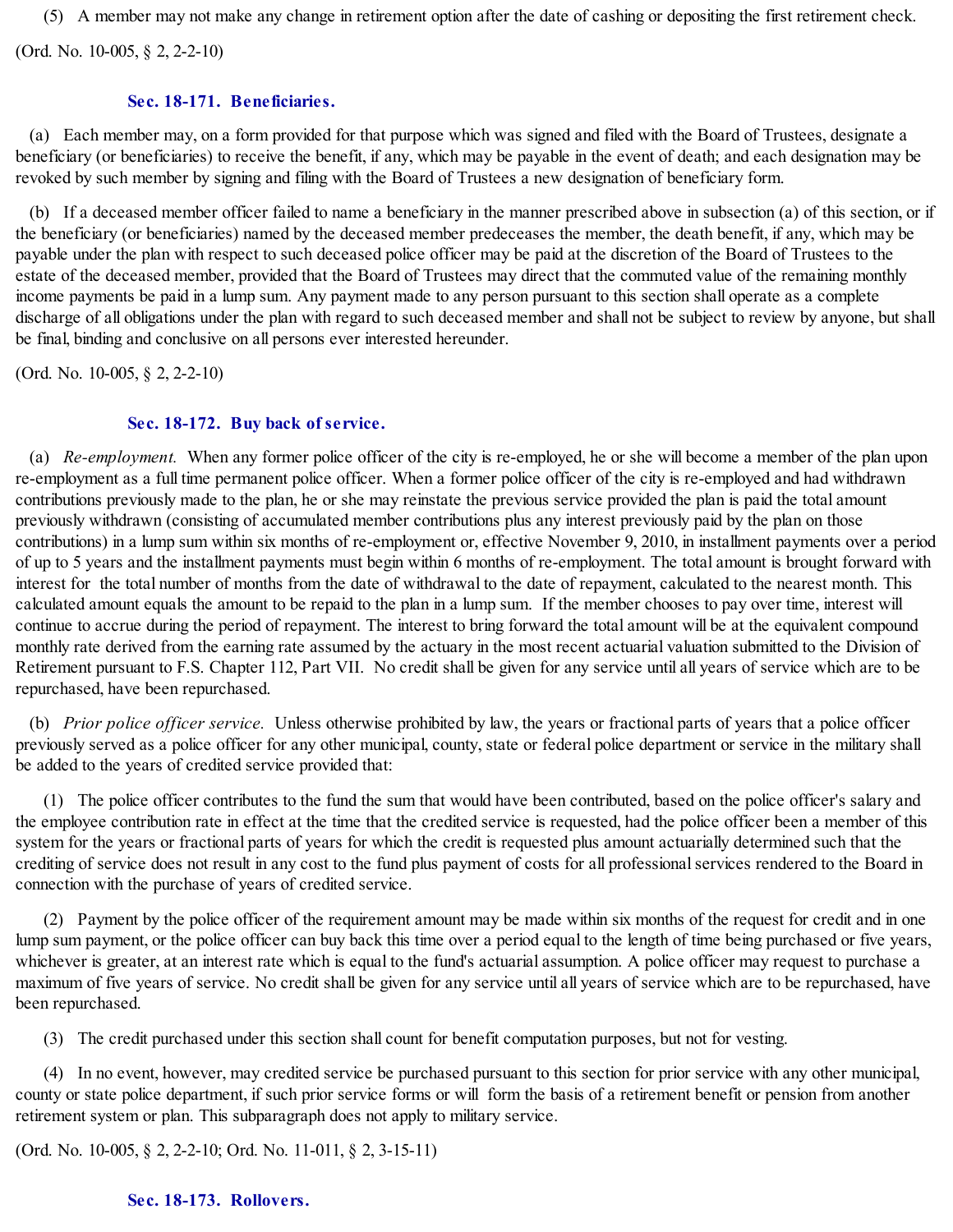## (a) *Direct transfers of eligible rollover distributions.*

(1) *General.* This subsection applies to distributions made on or after January 1, 1993. Notwithstanding any provision of the plan to the contrary that would otherwise limit a distributee's election under this subsection, a distributee may elect, at the time and in the manner prescribed by the Board of Trustees, to have any portion of an eligible rollover distribution paid directly to an eligible retirement plan specified by the distributee in a direct rollover.

## (2) *Definitions.*

a. *Eligible rollover distribution*. Any distribution of all or any portion of the balance to the credit of the distributee, except that an eligible rollover does not include any distribution that is one of a series of substantially equal periodic payments (not less frequently than annually) made for the life (or life expectancy) of the distributee or the joint lives (or joint life expectancies) of the distributee and the distributee's designated beneficiary, or for a specified period of ten years or more; any distribution to the extent such distribution is required under section 401(a)(9) of the Internal Revenue Code; and the portion of any distribution that is not includable in gross income.

b. *Eligible retirement plan.* An individual retirement account described in section 408(a) of the Internal Revenue Code, an individual retirement annuity described in section 408(b) of the Internal Revenue Code, an annuity plan described in section 403(a) of the Internal Revenue Code, or a qualified trust described in section 401(a) of the Internal Revenue Code, that accepts the distributee's eligible rollover distribution. However, in the case of an eligible rollover distribution to the surviving spouse, an *eligible retirement plan* is an individual retirement account or individual retirement annuity.

c. *Direct rollover.* A payment by the plan to the eligible retirement plan specified by the distributee.

d. *Distributee.* Includes an employee or former employee. In addition, the employee's or former employee's surviving spouse and the employee's or former employee's spouse or former spouse who is entitled to payment for alimony and child support under an income deduction order, are distributees with regard to the interest of the spouse or former spouse.

## (b) *Rollovers from qualified plans.*

(1) A member may roll over all or a part of his or her interest in another qualified plan to the fund, provided all of the following requirements are met:

a. Some or all of the amount distributed from the other plan is rolled over to this plan no later than the sixtieth day after distribution was made from the plan or, if distributions are made in installments, no later than the sixtieth day after the last distribution was made.

b. The amount rolled over to this fund does not include any amount contributed by the member to the plan on a post-tax basis. Effective October 1, 2002, a member may rollover amounts contributed on a post-tax basis.

- c. The rollover is made in cash.
- d. The member certifies that the distribution is eligible for a rollover.

e. Any amount which the trustees accept as a rollover to this fund shall, along with any earnings allocated to them, be fully vested at all times.

(2) A rollover may also be made to this plan from an individual retirement account qualified under section408 of the Internal Revenue Code when the individual retirement account was merely used as a conduit for funds from another qualified plan and the rollover is made in accordance with the rules provided in paragraphs a. through e. Amounts rolled over may be segregated from other fund assets. The trustees shall separately account for gains, losses, and administrative expenses of these rollovers. In addition, the fund may accept the direct transfer of a member's benefits from another qualified retirement plan or to a deferred compensation plan pursuant to section 457 of the Internal Revenue Code. The fund shall account for direct transfers in the same manner as a rollover and shall obtain certification from the member that the amounts are eligible for a rollover or direct transfer to this fund.

#### (c) *Transfer of accumulated leave.*

(1) Members eligible to receive accumulated sick leave, accumulated vacation leave or any other accumulated leave payable upon retirement, including entry into the DROP, shall have the leave transferred to the plan.

For purposes of this section, the term "separation" shall mean termination of service as a police officer with the city. Members on whose behalf leave has been transferred may elect one of the following distribution options within 30 days of separation. Members failing to elect a distribution option within 30 days of separation will be deemed to have elected option (a) below: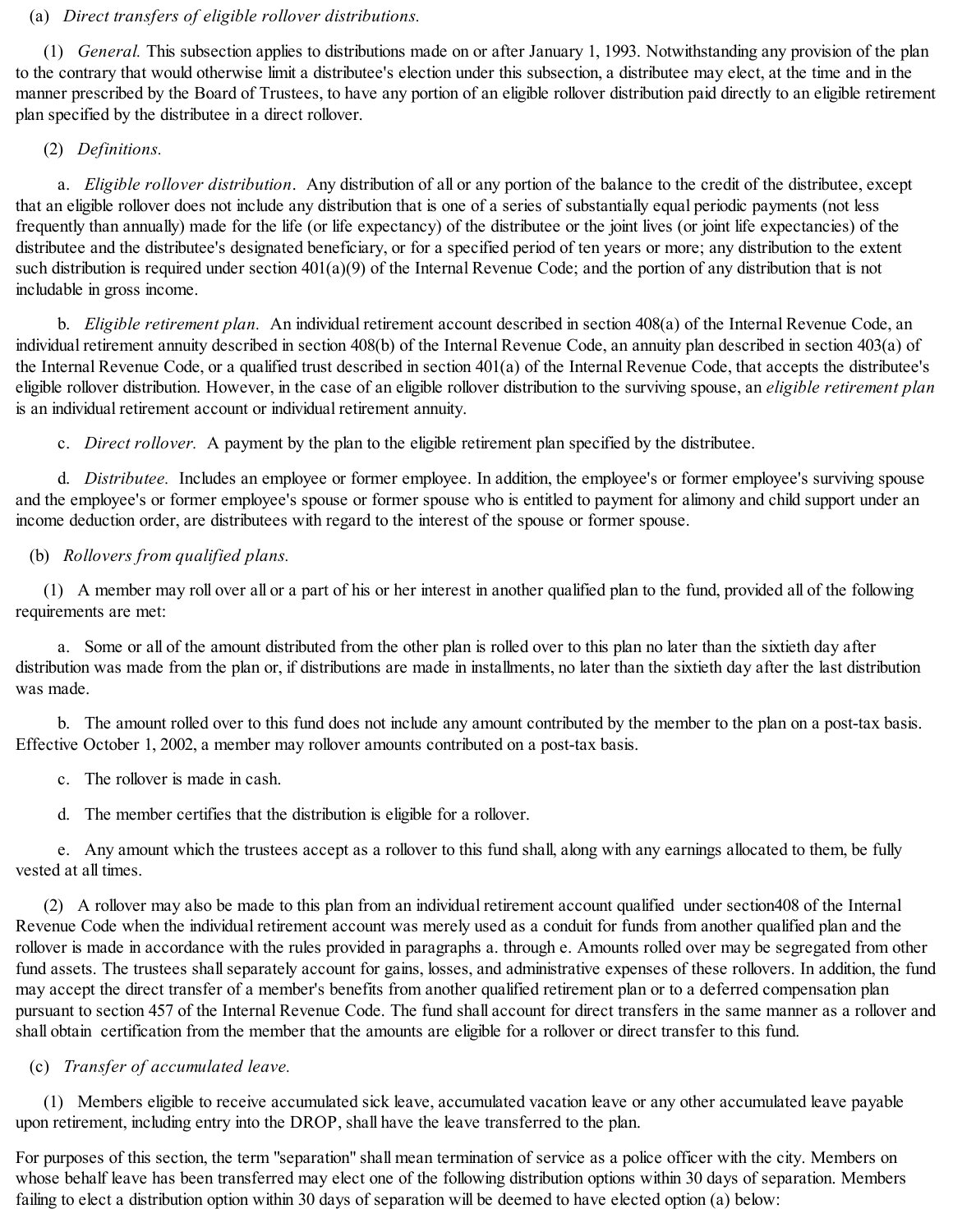a. Receive a lump sum equal to the transferred leave balance; or

b. Transfer the entire amount of the transferred leave balance directly to any eligible retirement plan; or

c. Purchase additional service credit as may be permitted by the Code. If the leave balance exceeds the cost of the service credit purchased, the balance shall be paid to the member in a lump sum; or

d. Transfer the entire amount of the transferred leave balance into the member's DROP account; or

- e. Maintain the entire leave balance within the plan. Earnings shall be paid as follows:
	- 1. Gains or losses at the same interest rate earned by the Pension Plan; or
	- 2. A guaranteed rate of 7%; or

3. A percentage of the leave balance account will be credited with interest gains or losses at the same rate earned by the pension plan and the remaining percentage will be credited with earnings at a guaranteed rate of 7%. The actual percentage shall be selected by the member on a form provided by the Board of Trustees. The total of the two percentages must equal 100%.

These accounts will be assessed an administrative fee that is based upon the ratio that the employee's DROP account bears to the fund as a whole.

(2) If a member on whose behalf the city makes a transferred leave balance to the plan dies after retirement or other separation, but before making an election, as provided, or after making an election but before any distribution is made, the election option shall be void. In such an event, any person who would have received a death benefit had the member died in service immediately prior to the date of retirement or other separation, shall be entitled to receive an amount equal to the transferred leave balance in a lump sum. In the case of a surviving spouse or former spouse, an election may be made to transfer the leave balance to an eligible retirement plan in lieu of the lump sum payment. Failure to make such an election by the surviving spouse or former spouse within 60 days of the member's death will be deemed an election to receive a lump sum payment.

(3) The Board, by rule, shall have the authority to enact administrative rules for purposes of administering the provisions of this section, consistent with the federal tax laws in effect on the date of transfer. No such rule shall conflict with the provisions of this section.

(4) The value of the leave transferred shall be determined in accordance with applicable city personnel policies or collective bargaining agreements.

(Ord. No. 10-005, § 2, 2-2-10)

#### **Sec. 18-174. Miscellaneous.**

(a) *Pension validity.* The Board of Trustees shall have the power to examine the facts upon which any pension shall have been granted or obtained erroneously, fraudulently, or illegally for any reason. The Board is empowered to purge the pension rolls of any person granted a pension under proper or existing law or granted under this article if the pension is found to be erroneous, fraudulent or illegal for any reason; and to reclassify any pensioner who has under any prior or existing law or who shall hereafter under this article be erroneously, improperly, or illegally classified.

#### (b) *False or misleading statements made to obtain retirement benefits prohibited.*

(1) It is unlawful for a person to willfully and knowingly make, or cause to be made, or to assist, conspire with, or urge another to make, or cause to be made, any false, fraudulent, or misleading oral or written statement or withhold or conceal material information to obtain any benefit under this plan.

(2) a. A person who violates subparagraph (1) commits a misdemeanor of the first degree, punishable as provided in F.S. Sections 775.082 or 775.083.

b. In addition to any applicable criminal penalty, upon conviction for a violation described in subparagraph (1), a participant or beneficiary of this plan may, in the discretion of the Board of Trustees, be required to forfeit the right to receive any or all benefits to which the person would otherwise be entitled under this plan. For purposes of this subparagraph, "conviction" means a determination of guilt that is the result of a plea or trial , regardless of whether adjudication is withheld.

(c) *Incompetence*. If any member or beneficiary is a minor or is, in the judgment of the Board, otherwise incapable of personally receiving and giving a valid receipt for any payment due them from the fund, the Board may, unless and until claims have been made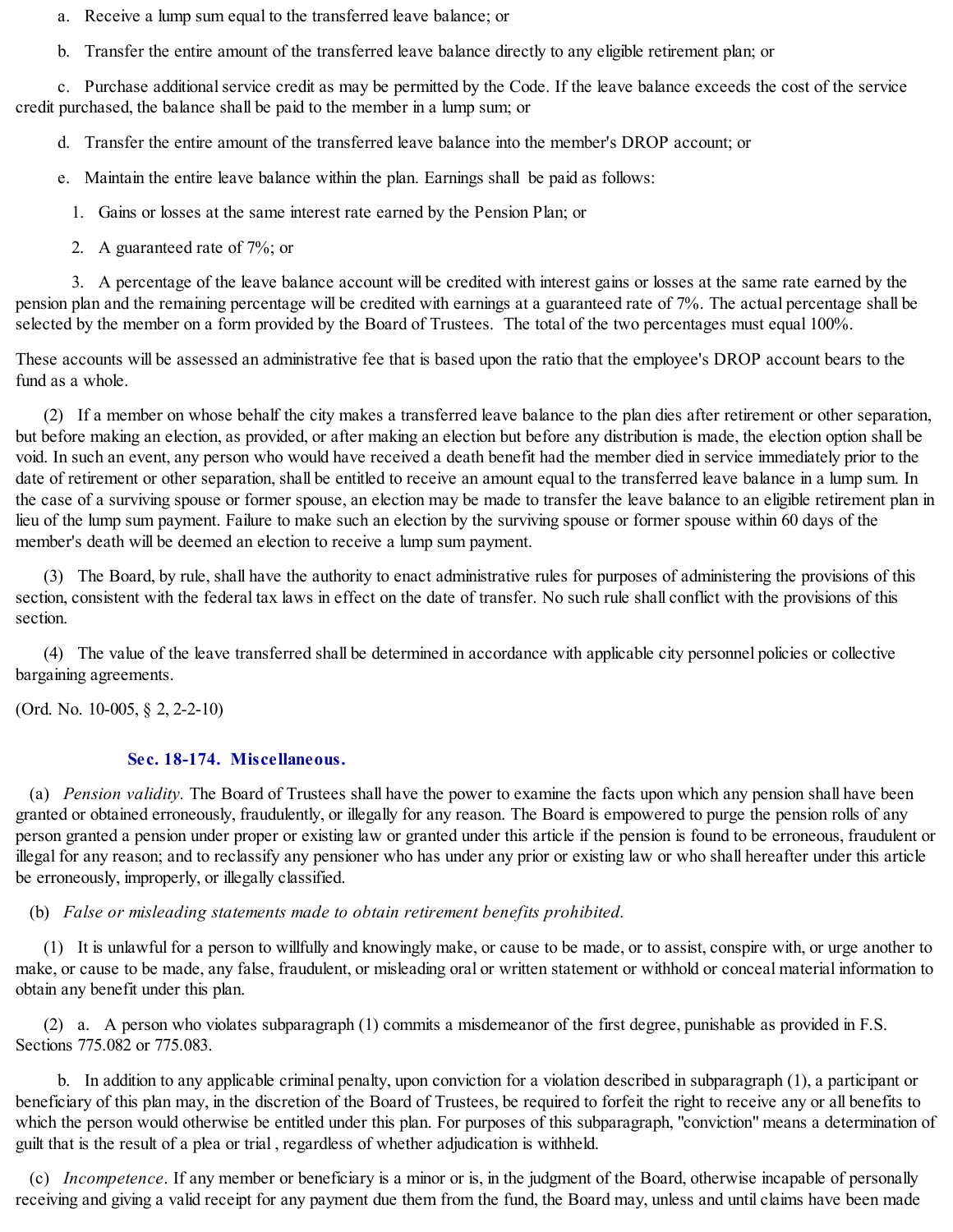by a duly appointed guardian or committee of such person, make such payment or any part thereof to such person's spouse, children, parent or other person deemed by the Board to have incurred expenses or assumed responsibility for the expenses of such person. Any payments so made shall be a complete discharge of any liability under the system for such payment.

(d) *Rights and benefits not subject to legal process.* The rights and benefits provided for herein are vested rights of participants in the fund and shall not be subject to attachment, garnishment, execution or any other legal process. However:

(1) The Board shall honor an income deduction order for alimony or child support in accordance with rules and procedures adopted by the Board; and

(2) Upon written request by the retiree, the Board of Trustees may authorize the plan administrator to withhold from the monthly retirement payment funds necessary to:

- a. Pay for benefits being received through the city;
- b. Pay the certified bargaining agent; or

c. Pay for premiums for accident health and long-term care insurance for the retiree's spouse and dependents. A retirement plan does not incur liability for participation in this permissive program if its actions are taken in good faith pursuant to F.S. Section 185.05(6).

(e) *Lump sum payment of small retirement income*. Notwithstanding any provision of the fund to the contrary, if the monthly retirement income payable to any person entitled to benefits hereunder is less than \$30 or if the single sum value of the accrued retirement income is less than \$5,000 as of the date of retirement or termination of service, whichever is applicable, the Board of Trustees, in the exercise of its discretion, may specify that the actuarial equivalent of such retirement income be paid in lump sum.

## (f) *Required distributions.*

(1) In accordance with section  $401(a)(9)$  of the Internal Revenue Code, all benefits under this plan will be distributed, beginning not later than the required beginning date set forth below, over a period not extending beyond the life expectancy of the member or the life expectancy of the member and a beneficiary.

(2) Any and all benefit payments shall begin by the later of:

- a. April 1 of the calendar year following the calendar year of the member's retirement date; or
- b. April 1 of the calendar year following the calendar year in which the member attains age 70.5.

(3) If an employee dies before his or her entire vested interest has been distributed to him or her, the remaining portion of such interest will be distributed at least as rapidly as provided for under this plan.

## (g) *Internal Revenue Code limits.*

(1) *Basic limitations*. Subject to the adjustments in paragraph (3), the maximum amount of the actual annual retirement income paid in any year with respect to a participant under this plan shall not exceed the dollar amount allowable for any calendar year pursuant to section 415(b) of the Code, as adjusted in such calendar year for increases in the cost of living in accordance with regulations issued by the Secretary of the Treasury under section 415(d) of the Code. For purposes of applying the basic limitation, benefits payable in any form other than a straight life annuity with no ancillary benefits shall be adjusted, as provided by Treasury Regulations, so that such benefits are the actuarial equivalent of a straight life annuity. For purposes of this subsection, the following benefits shall not be taken into account:

a. Any ancillary benefit which is not directly related to retirement income benefits;

b. Any other benefit not required under section 415(b)(2) of the Code and Treasury Regulations thereunder to be taken into account for purposes of the limitation of section 415(b)(1) of the Code.

(2) *Participation in other defined benefit plans*. The limitation of this subsection with respect to any participant who at any time has been a participant in any other defined benefit plan (as defined in section 414(j) of the Code) maintained by the city shall apply as if the total benefits payable under all defined benefit plans in which the participant has been a participant where payable from one plan.

## (3) *Adjustments in limitations*.

a. In the event the participant's retirement benefits become payable before age 62, the maximum amount of annual retirement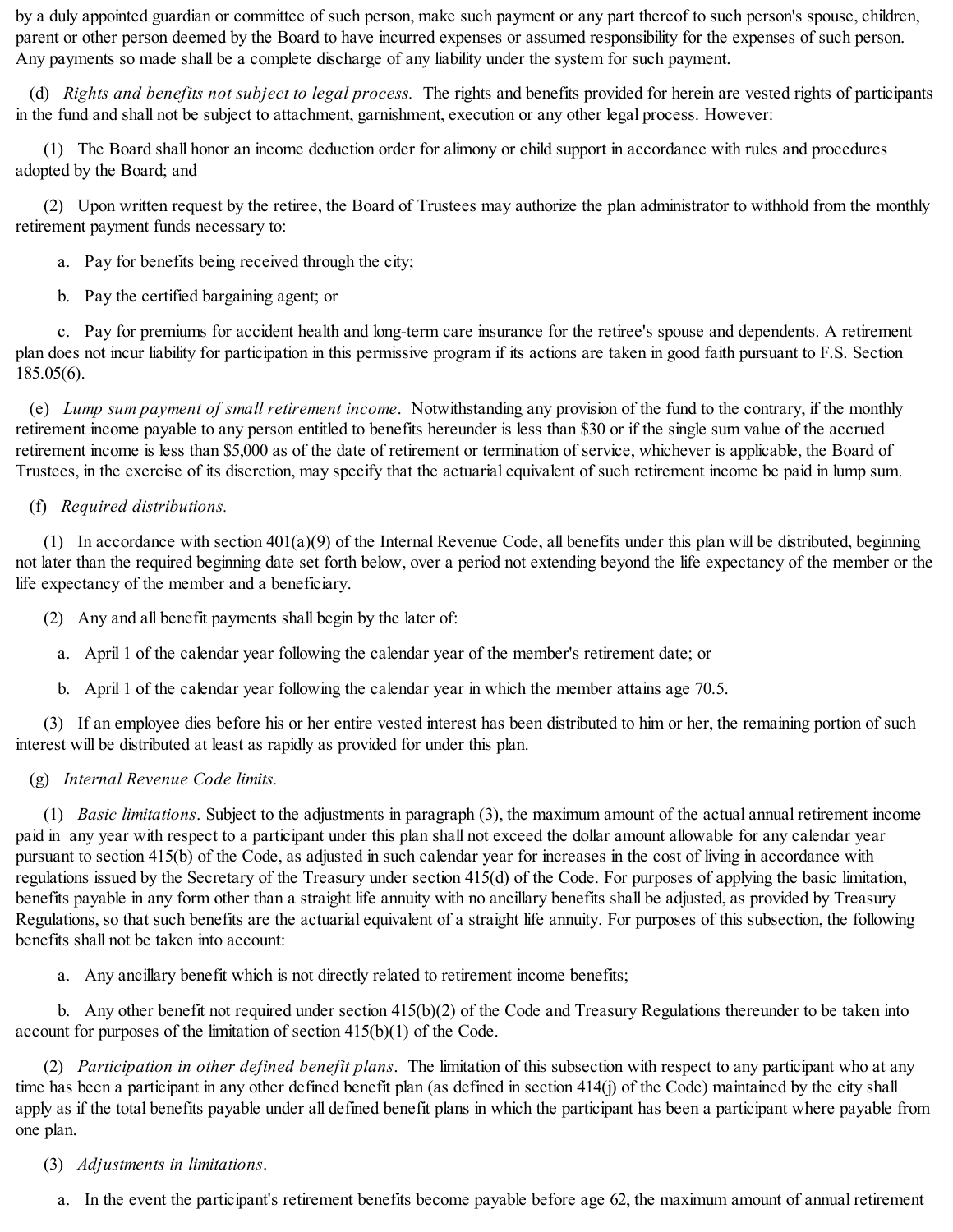income limitation prescribed by this article shall be reduced in accordance with regulations issued by the Secretary of the Treasury pursuant to the provisions of section 415(b) of the Code, so that such limitation (as reduced) equals an annual benefit (beginning when such retirement income begins) which is equivalent to the Code section 415(b) maximum amount of annual retirement income beginning at age 62.

b. In the event the participant's benefit is based on at least 15 years of credited service, the adjustments provided for in subparagraph a. above shall not apply.

c. The reductions provided for in subparagraph a. above shall not be applicable to disability benefits pre-retirement death benefits.

d. In the event the participant's retirement benefit becomes payable after age 65, for purposes of determining whether this benefit meets the basic limitation set forth in paragraph (1) herein, such benefit shall be adjusted so that it is actuarially equivalent to the benefit beginning at age 65. This adjustment shall be made using an assumed interest rate of 5% and shall be made in accordance with regulations promulgated by the Secretary of the Treasury or his or her delegate.

e. *Less than ten years of service*. The maximum retirement benefits payable under this article to any participant who has completed less than ten years of credited service with the city shall be the amount determined under paragraph (1) multiplied by a fraction, the numerator of which is the number of the participant's years of credited service and the denominator of which is ten. The reduction provided for in this subparagraph shall not be applicable to disability benefits or pre-retirement death benefits.

f. *Ten thousand dollar limit*. Not withstanding the foregoing, the retirement benefit payable with respect to a participant shall be deemed not to exceed the limitations in this subsection if the benefits payable, with respect to such participant under this plan and under all other qualified defined benefit pension plans to which the city contributes, do not exceed \$10,000 for the applicable plan year and for any prior plan year and the city has not at any time maintained a qualified defined contributions plan in which the participant participated.

g. *Reduction of benefits*. Reduction of benefits and/or contributions to all plans, where required, shall be accomplished by first reducing the participant's benefit under any defined benefit plans in which participant participated, such reduction to be made first with respect to the plan in which participant most recently accrued benefits and thereafter in such priority as shall be determined by the Board and the plan administrator of such other plans, and next, by reducing or allocating excess forfeitures for defined contribution plans in which the participant participated, such reduction to be made first with respect to the plan in which participant most recently accrued benefits and thereafter in such priority as shall be established by the Board and the plan administrator for such other plans provided, however, that necessary reductions may be made in different manner and priority pursuant to the agreement of the Board and the plan administrator of all other plans covering such participant.

h. *Cost-of-living adjustments*. The limitations as stated herein shall be adjusted annually in accordance with any cost-of-living adjustments prescribed by the Secretary of the Treasury pursuant to section 415(d) of the Code.

(4) *Additional limitation on pension benefits.* Notwithstanding anything herein to the contrary:

a. The normal retirement benefit or pension payable to a retiree who becomes a participant of the plan on or after January 1, 1980, and who has not previously participated in such plan, shall not exceed 100% of his or her average final compensation. However, nothing contained in this article shall apply to supplemental retirement benefits or to pension increases attributable to cost-of-living increases or adjustments.

b. No participant of the plan shall be allowed to receive a retirement benefit or pension which is in part or in whole based upon any service with respect to which the participant is already receiving, or will receive in the future, a retirement benefit or pension from a different employer's retirement plan. This restriction does not apply to socialsecurity benefits, military benefits or federal benefits under Chapter 67, Title 10, U.S. Code.

(Ord. No. 10-005, §2, 2-2-10)

# **Sec. 18-175. Deferred retirement option plan.**

(a) A deferred retirement option plan ("DROP") is hereby created.

(b) Eligibility to participate in the DROP is based upon eligibility for normalservice retirement in the plan. Members shall elect to participate by applying to the Board of Trustees on a form provided for that purpose.

(c) Participation in the DROP must be exercised within the first 25 years of combined credited service.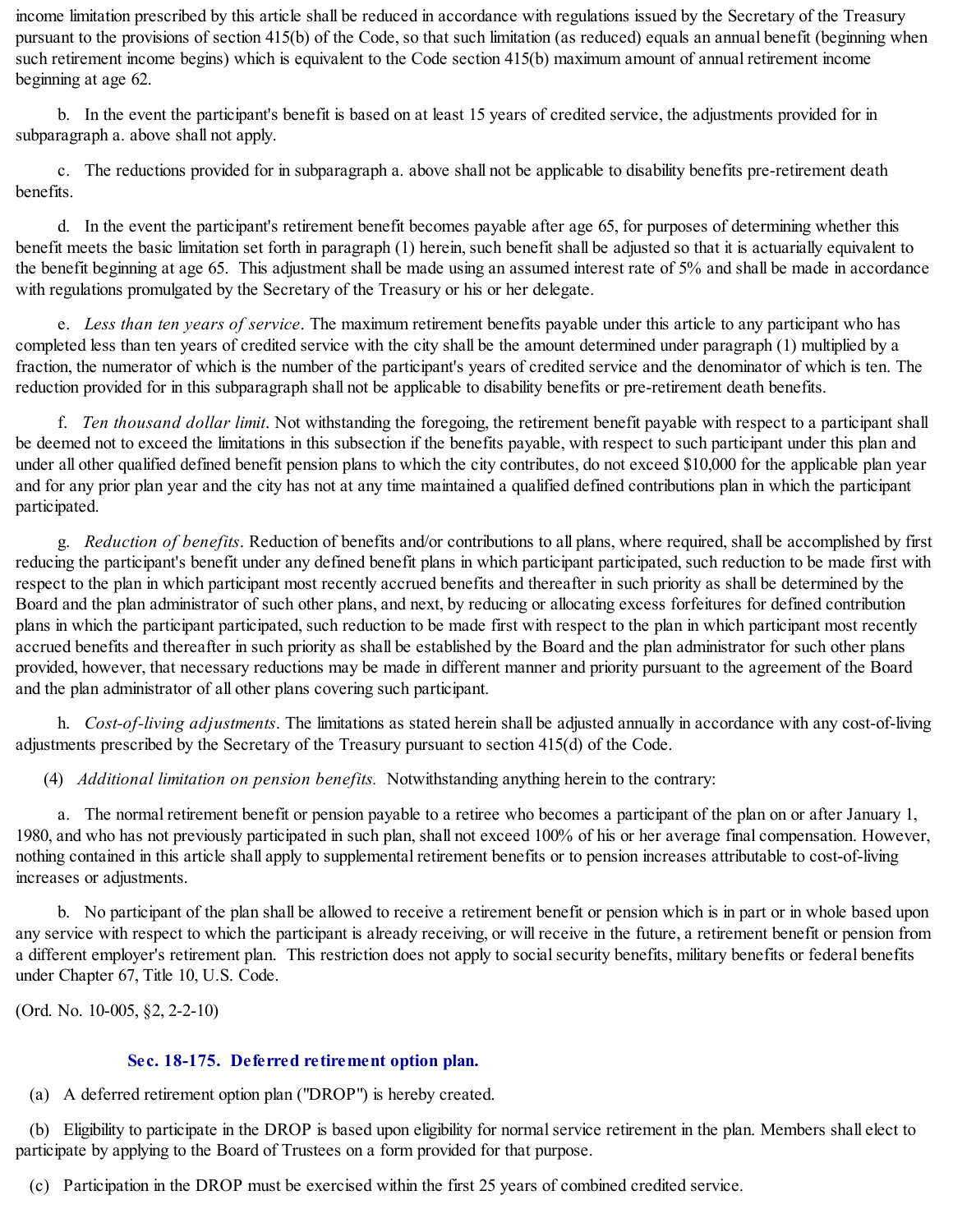(d) A member shall not participate in the DROP beyond the time of attaining 30 years of service and the total years of participation in the DROP shall not exceed five years. For example:

- (1) Members with 20 years of credited service at time of entry shall only participate for five years.
- (2) Members with 25 years of credited service at time of entry shall participate for five years.
- (3) Members with 26 years of credited service at time of entry shall only participate for four years.

(e) Upon a members election to participate in the DROP, he or she shall cease to be a member and is precluded from accruing any additional benefit under the Pension Fund. For all fund purposes, the member becomes a retirant. The amount of credited service and final average salary freeze as of the date of entry into the DROP. Accumulated, unused sick and vacation leave shall be included in the compensation calculation; provided however, that a minimum balance of 120 hours of sick leave and 120 hours of vacation leave shall be maintained by the employee and excluded from this calculation. The retained leave balance, including any additions, shall be distributed at the conclusion of DROP participation and separation from service.

(f) Payment shall be made into the employee's DROP account as if the employee had retired from the employ of the city. The amounts paid will be determined in accordance with this Plan and the employee's selection of the payment option. Payments into the DROP will be made monthly over the period the employee participates in the DROP, up to a maximum of 60 months.

(g) Effective January 1, 2003, DROP participants have the option to select optional methods to credit investment earnings to their account less any outstanding loan balances. The method may be changed each year effective January 1, however, the method must be selected prior to January 1 on a form provided by the Board of Trustees. The methods are:

- (1) Gains or losses at the same interest rate earned by the Pension Plan; or
- (2) A guaranteed rate of 7%; or

(3) A percentage of the DROP account will be credited with interest gains or losses at the same rate earned by the pension plan and the remaining percentage will be credited with earnings at a guaranteed rate of 7%. The actual percentage shall be selected by the member on a form provided by the Board of Trustees. The total of the two percentages must equal 100%. Employee's DROP accounts will be assessed an administrative fee that is based upon the ratio that the Employee's DROP account bears to the fund as a whole.

(4) Participants in the DROP, as of December 31, 2002, may change their method for the crediting of earnings. This change in the crediting of earnings is a one time opportunity. The election to change the method for crediting must be made during the month of January 2003. The method, if changed, will be effective February 1, 2003.

(h) An employee's participation in the DROP shall terminate at the end of five years or 30 years of service, whichever comes first. Failure to end DROP participation may result in penalties at the discretion of the Trustees, up to and including forfeiture of the DROP account. Upon entering into the DROP, an employee shall file with the Board a binding letter of resignation from city employment. The binding letter of resignation shall establish a deferred termination date in accordance with the limitations of this DROP, which may be amended.

(i) All interest shall be credited to the employee's DROP account less any outstanding loan balances on a quarterly basis with quarterly statements provided. In the event that a member dies while in the DROP, interest shall be pro-rated to the last business day of the month preceding the death of the member.

(j) Upon termination of employment, participants in the DROP will receive the balance of the DROP account in accordance with the following rules:

(1) Members may elect to begin to receive payment upon termination of employment or defer payment of DROP until the latest day as provided under sub-subparagraph (3).

(2) Payments may be made in the following ways:

a. *Lump sum*. The entire account balance will be paid to or on behalf of the retirant upon approval of the Board of Trustees.

b. *Installments*. The account balance will be paid out to the retirant in five equal annual payments paid over five years, the first payment to be made upon approval of the Board of Trustees.

c. *Monthly installments*. The account balance will be paid out to the retirant on a monthly basis until the account balance is paid out based on actuarial tables provided by the actuary.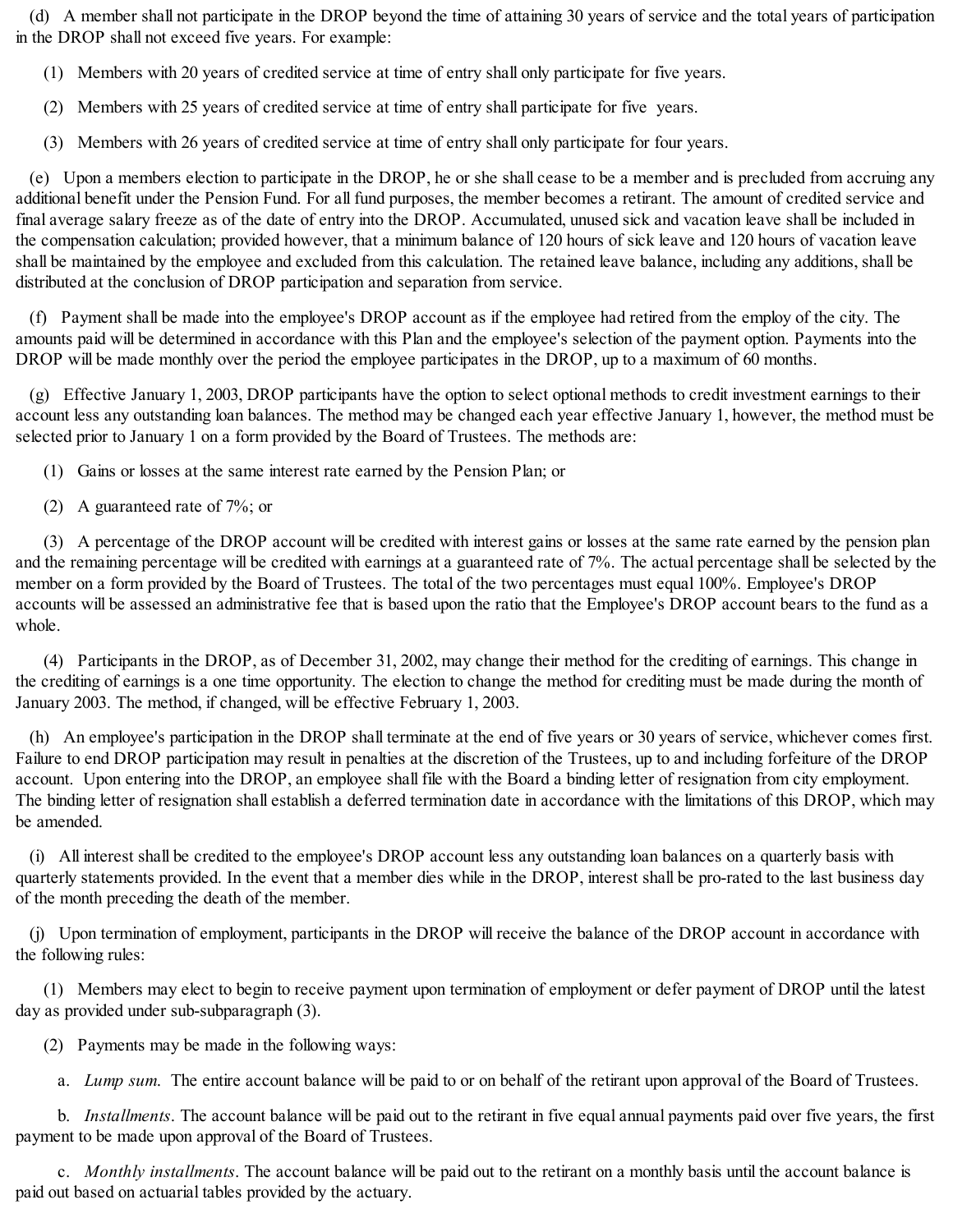d. *Partial lump sum withdrawals.* Part of the account balance will be paid to or on behalf of the retirant upon approval of the Trustees.

(3) Any form of payment selected by a police officer must comply with the minimum distribution requirements of section 401(A) (9) of the Internal Revenue Code, and is subject to the requirements of Section 18-174(f), e.g., payments must commence by age 70.5.

(4) The beneficiary of the DROP participant who dies before payments from DROP begin shall have the same right to select payment options as the participant in accordance with this subsection. A DROP participant may designate a beneficiary to receive the DROP balance in the event of the participant's death prior to pay out of the full DROP balance.

(k) No payments will be made from DROP until the employee actually separates from service with the city.

(l) If an employee shall die during participation in the DROP, a survivor benefit shall be payable in accordance with the form of benefit chosen at the time of entry into the DROP.

(m) Upon commencement of participation in the DROP, the member shall no longer be eligible for disability retirement from the pension plan.

- (n) *Loans from the DROP*.
	- (1) *Availability of loans*.

a. Loans are available to members only after termination of employment, provided the member had participated in the DROP for a period of 12 months.

- b. Loans may only be made from a member's own account.
- c. There may be no more than one loan at a time.
- (2) *Amount of loan*.
	- a. Loans may be made up to a maximum of 50% of account balance.
	- b. The maximum dollar amount of a loan is \$50,000, reduced by the highest outstanding loan balance during the last 12 months.
	- c. The minimum loan is \$5,000.
- (3) Limitations on loans shall be made from the amounts paid into the DROP and the earnings thereon.
- (4) *Term of loan*.
	- a. The loan must be for at least one year.
	- b. The loan shall be no longer than five years.
- (5) *Loan interest rate*.
	- a. The interest rate shall be fixed at time the loan is originated for the entire term of loan.

b. The interest rate shall be equal to the prime rate published by an established local bank on the last day of each calendar quarter preceding the date of loan application.

(6) *Defaults on loans*.

a. Loans shall be in default if two consecutive months' repayments are missed or if a total of four months' repayments are missed.

b. Upon default, the entire balance becomes due and payable immediately.

c. If a loan in default is not repaid in full immediately, the loan may be canceled and the outstanding balance treated as a distribution, which may be taxable.

- d. Upon default of a loan, a member will not be eligible for additional loans.
- (7) *Miscellaneous provisions*.
	- a. All loans must be evidenced by a written loan agreement signed by the member and the Board of Trustees. The agreement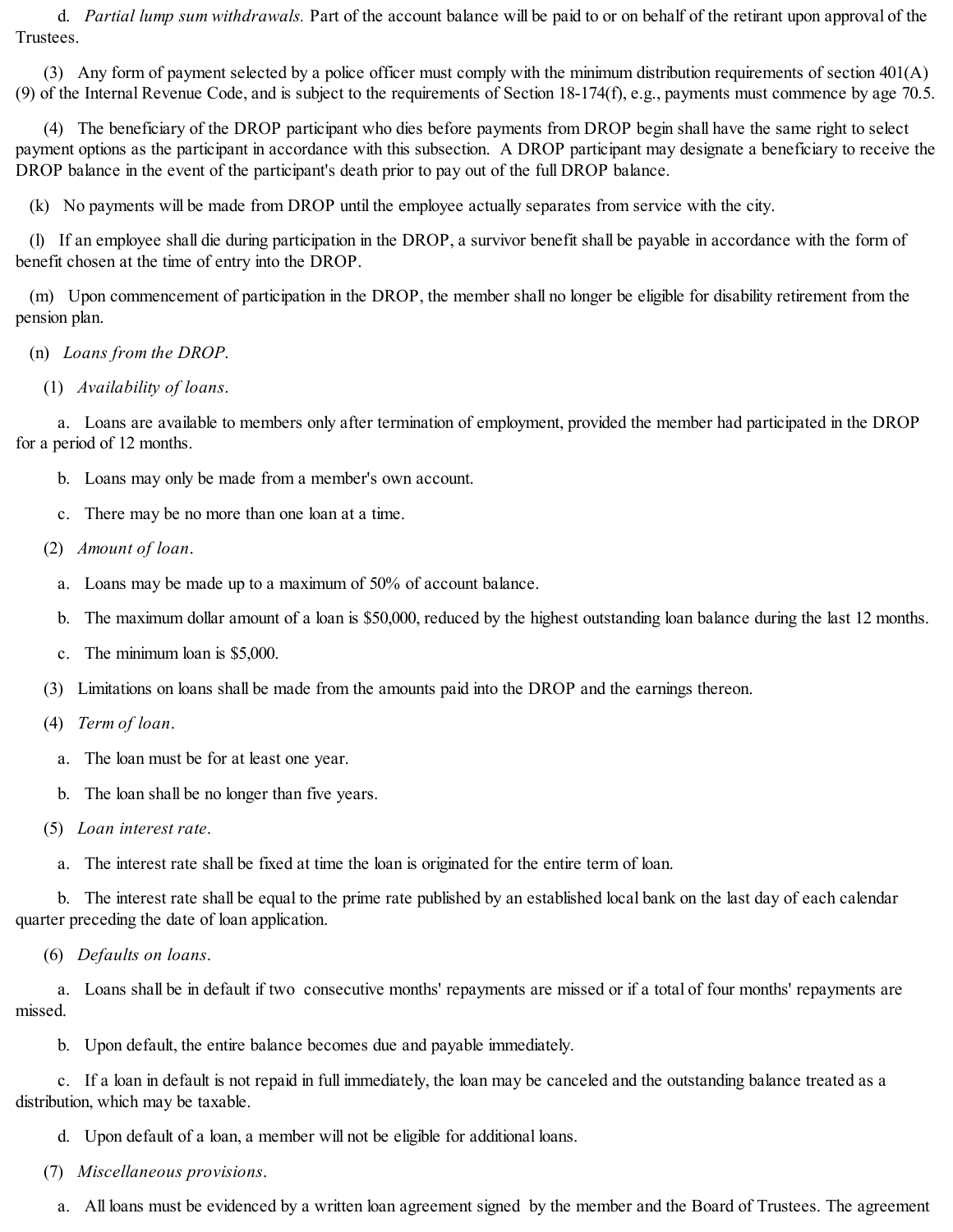shall contain a promissory note.

b. A member's spouse must consent in writing to the loan. The consent shall acknowledge the effect of the loan on the member's account balance.

- c. Loans shall be considered a general asset of the fund.
- d. Loans shall be subject to administrative fees to be set by the Board of Trustees.

e. Outstanding loan balances shall not be credited with earnings or losses. As the outstanding balance is repaid with interest, earnings and losses shall be applied to the payments and interest as provided for in Section 18-175(i).

(Ord. No. 10-005, § 2, 2-2-10; Ord. No. 11-011, § 3, 3-15-11)

## **Sec. 18-176. Termination of plan and distribution of fund.**

Upon termination of the plan by the municipality for any reason, or because of a transfer, merger, or consolidation of governmental units, services, or functions as provided in F.S. Chapter 112, or upon written notice to the Board of Trustees by the municipality that contributions under the plan are being permanently discontinued, the rights of all employees to benefits accrued to the date of such termination or discontinuance and the amounts credited to the employees' accounts are nonforfeitable. The fund shall be apportioned and distributed in accordance with the following procedures:

(a) The Board of Trustees shall determine the date of distribution and the asset value required to fund all the nonforfeitable benefits after taking into account the expenses of such distribution. The Board shall inform the municipality if additional assets are required, in which event the municipality shall continue to financially support the plan until all nonforfeitable benefits have been funded.

(b) The Board of Trustees shall determine the method of distribution of the asset value, whether distribution shall be by payment in cash, by the maintenance of another or substituted trust fund, by the purchase of insured annuities, or otherwise, for each member entitled to benefits under the plan, as specified in subsection (c).

(c) The Board of Trustees shall distribute the asset value as of the date of termination in the manner set forth in this subsection, on the basis that the amount required to provide any given retirement income is the actuarially computed single-sum value of such retirement income, except that if the method of distribution determined under subsection (b) involves the purchase of an insured annuity, the amount required to provide the given retirement income is the single premium payable for such annuity. The actuarial single-sum value may not be less than the employee's accumulated contributions to the plan, with interest, if provided by the plan, less the value of any plan benefits previously paid to the employee.

(d) If there is asset value remaining after the full distribution specified in paragraph (c), and after payment of any expenses incurred with such distribution such excess shall be returned to the municipality, less return to the state of the state's contributions, provided that, if the excess is less than the total contributions made by the municipality and the state to date of termination of the plan, such excess shall be divided proportionately to the total contributions made by the municipality and the state.

(e) The Board of Trustees shall distribute, in accordance with the manner of distribution determined under paragraph (b), the amounts distributed under subsection (c). If, after 24 months after the date the plan terminated or the date on which the Board received written notice that the contributions thereunder were being permanently discontinued, the municipality or the Board of Trustees of the municipal police officers' retirement trust fund affected has not complied with all the provisions in this section, the Department of Management Services shall effect the termination of the fund in accordance with this section.

(Ord. No. 10-005, § 2, 2-2-10)

# **Sec. 18-177. Cost of living adjustment.**

(a) Subject to the conditions set forth in this section, the Board of Trustees shall annually a cost of living adjustment, the amount of which shall be determined as of each September 30. The amount of the cost of living adjustment shall be equal to the actuarial present value of future pension payments to current pensioners multiplied by the positive difference, if any, between the rate of investment return and 8%. The actuary shall determine whether there may be a cost of living adjustment based on the following factors:

(1) The actuary for the Pension Fund shall determine the rate of investment return on the Pension Fund assets during the 12 month period ending each September 30. The rate determined shall be the rate reported in the most recent actuarial report submitted pursuant to F.S. Chapter 112, Part VII.

(2) The actuary for the Pension Fund shall, as of September 30, determine the actuarial present value of future pension payments